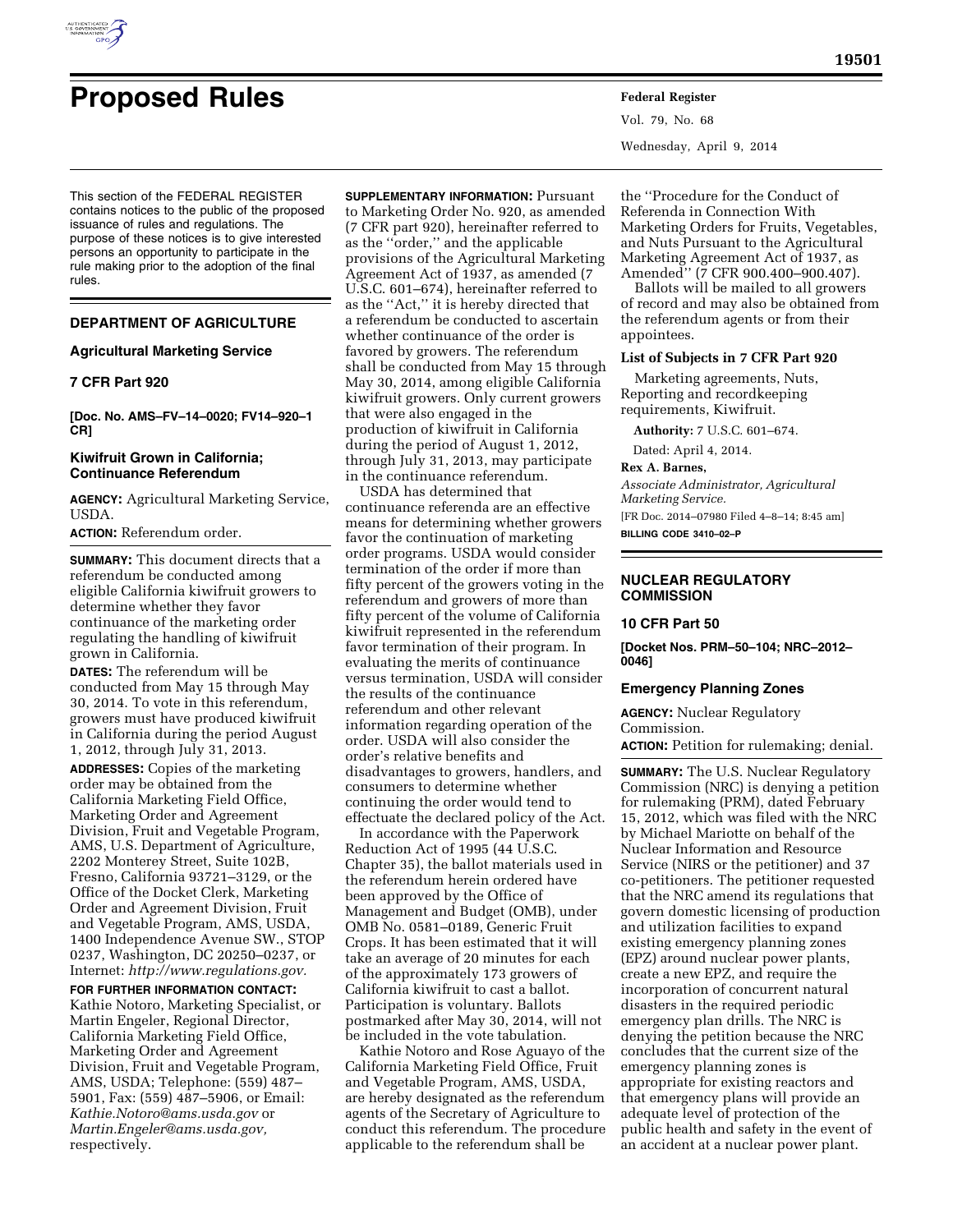The current EPZs provide for a comprehensive emergency planning framework that would allow expansion of the response efforts beyond the designated distances should events warrant such an expansion.

**DATES:** The docket for the petition for rulemaking, PRM–50–104, is closed on April 9, 2014.

**ADDRESSES:** Please refer to Docket ID NRC–2012–0046 when contacting the NRC about the availability of information for this petition. You may access publicly-available information related to this petition by any of the following methods:

• Federal Rulemaking Web site: Go to *<http://www.regulations.gov>* and search on Docket ID NRC–2012–0046. Address questions about NRC dockets to Carol Gallagher; telephone: 301–287–3422; email: *[Carol.Gallagher@nrc.gov.](mailto:Carol.Gallagher@nrc.gov)* For technical questions, contact the individual listed in the **FOR FURTHER INFORMATION CONTACT** section of this document.

• The NRC's Agencywide Documents Access and Management System (ADAMS): You may access publicly available documents online in the NRC Library at *[http://www.nrc.gov/reading](http://www.nrc.gov/reading-rm.html)[rm.html.](http://www.nrc.gov/reading-rm.html)* To begin the search, select ''ADAMS Public Documents'' and then select ''*Begin Web-Based ADAMS Search.''* For problems with ADAMS, please contact the NRC's Public Document Room (PDR) reference staff at 1–800–397–4209, 301–415–4737, or by email to *[pdf.resource@nrc.gov.](mailto:pdf.resource@nrc.gov)* The ADAMS accession number for each document referenced in this document (if that document is available in ADAMS) is provided the first time that a document is referenced. In addition, for the convenience of the reader, the ADAMS accession numbers are provided in a table in Section IV of this document, Availability of Documents.

• The NRC's PDR: You may examine and purchase copies of public documents at the NRC's PDR, O1–F21, One White Flint North, 11555 Rockville Pike, Rockville, Maryland 20852.

# **FOR FURTHER INFORMATION CONTACT:**

Daniel Doyle, Office of Nuclear Reactor Regulation, U.S. Nuclear Regulatory Commission, Washington, DC 20555– 0001; telephone: 301–415–3748; email: *[Daniel.Doyle@nrc.gov](mailto:Daniel.Doyle@nrc.gov)*.

# **SUPPLEMENTARY INFORMATION:**

## **Table of Contents**

- I. The Petition
- II. Public Comments on the Petition
- III. Determination of the Petition
- IV. Availability of Documents

## **I. The Petition**

On February 15, 2012, the NIRS filed a petition for rulemaking. The petition was docketed by the NRC and assigned Docket No. PRM–50–104 (ADAMS Accession No. ML12048B004). On April 30, 2012, the NRC published in the **Federal Register** a notice of receipt and request for public comment for PRM– 50–104 (77 FR 25375). The public comment period closed on July 16, 2012. For more information regarding the public comments received, see Section II, Public Comments on the Petition, of this document.

The petitioner requested that the NRC amend § 50.47, ''Emergency Plans,'' of Title 10 of the *Code of Federal Regulations* (10 CFR) and appendix E, ''Emergency Planning and Preparedness for Production and Utilization Facilities,'' to 10 CFR part 50, ''Domestic Licensing of Production and Utilization Facilities,'' and include the modifications in 10 CFR part 52, ''Licenses, Certifications, and Approvals for Nuclear Power Plants.'' Specifically, the petitioner requested that the NRC: (1) expand the plume exposure pathway EPZ radius from a 10-mile radius to a 25-mile radius; (2) establish a new 50 mile radius emergency response zone, with more limited requirements than the plume exposure pathway EPZ; (3) expand the ingestion pathway EPZ radius from a 50-mile radius to a 100 mile radius; and (4) require nuclear power plant licensees' emergency plans be ''tested to encompass initiating and/ or concurrent natural disasters that may affect both accident progression and evacuation conduct.'' The petitioner asserted that ''the requested amendments are essential for the protection of public health and safety in light of the real-world experience of the Chernobyl and Fukushima disasters, which were more severe and affected a much larger geographical area than provided for in NRC regulations.''

The petitioner stated that ''[t]he NRC should amend 10 C.F.R. 50.47(c)(2) to create a three-tiered emergency planning zone. . . .'' The petitioner's three-tiered EPZ included a 25-mile plume exposure pathway EPZ, 50-mile emergency response zone, and 100-mile ingestion exposure pathway zone. The following paragraphs provide the petitioner's proposed revisions to 10 CFR 50.47(c)(2).

## *25-Mile Plume Exposure Pathway EPZ*

The petitioner proposed the following revision to 10 CFR  $50.47(c)(2)$  with regard to the plume exposure pathway EPZ:

A Plume Exposure Pathway zone shall consist of an area about 25 miles (40 km) in radius. Within this zone, detailed plans must be developed to provide prompt and effective evacuation and other appropriate protective measures, including conducting of biannual full-scale emergency evacuation drills. Sirens will be installed within this zone to alert the population of the need for evacuation. Transportation for elderly, prison and school populations shall be provided within this zone. Emergency shelters shall be located outside of the 25-mile zone.

The petitioner asserted that the expansion of the plume exposure pathway EPZ from a 10-mile radius to a 25-mile radius ''would provide no new requirements other than expansion of the EPZ.''

## *50-Mile Emergency Response Zone*

The petitioner proposed the following revision to 10 CFR 50.47 $(c)(2)$  to establish an ''emergency response zone'':

The [emergency response zone] shall be about 50 miles in radius. Within this 50 mile zone, the licensee must identify evacuation routes for all residents within this zone and annually provide information to all residents within this zone about these routes and which they are supposed to take in the event of an emergency. The licensee must make basic pre-arrangements for potential transport of disabled/hospital/prison populations. Emergency centers for the public currently located less than 25 miles out shall be relocated to 25 miles or further out. Information shall be made available to the public within this zone through television, internet and radio alerts, text message notices, and other appropriate means of public communication.

The petitioner noted that this revision ''would require measures be carried out between the new 25 mile Plume Exposure Pathway EPZ and a new Emergency Response Zone of about a 50 mile radius.'' The petitioner stated that the plume exposure pathway EPZ emergency evacuation requirements and biannual exercises are not required in the emergency response zone. The petitioner further stated ''this new zone would provide a modest level of preplanning that would enable rapid expansion of the 25 mile zone when necessary. Information regarding evacuation such as identification of evacuation routes and locations of emergency shelters in the event of a large-scale disaster would be identified and would be provided to members of the public annually, and a limited number of other pre-arrangements would be made.''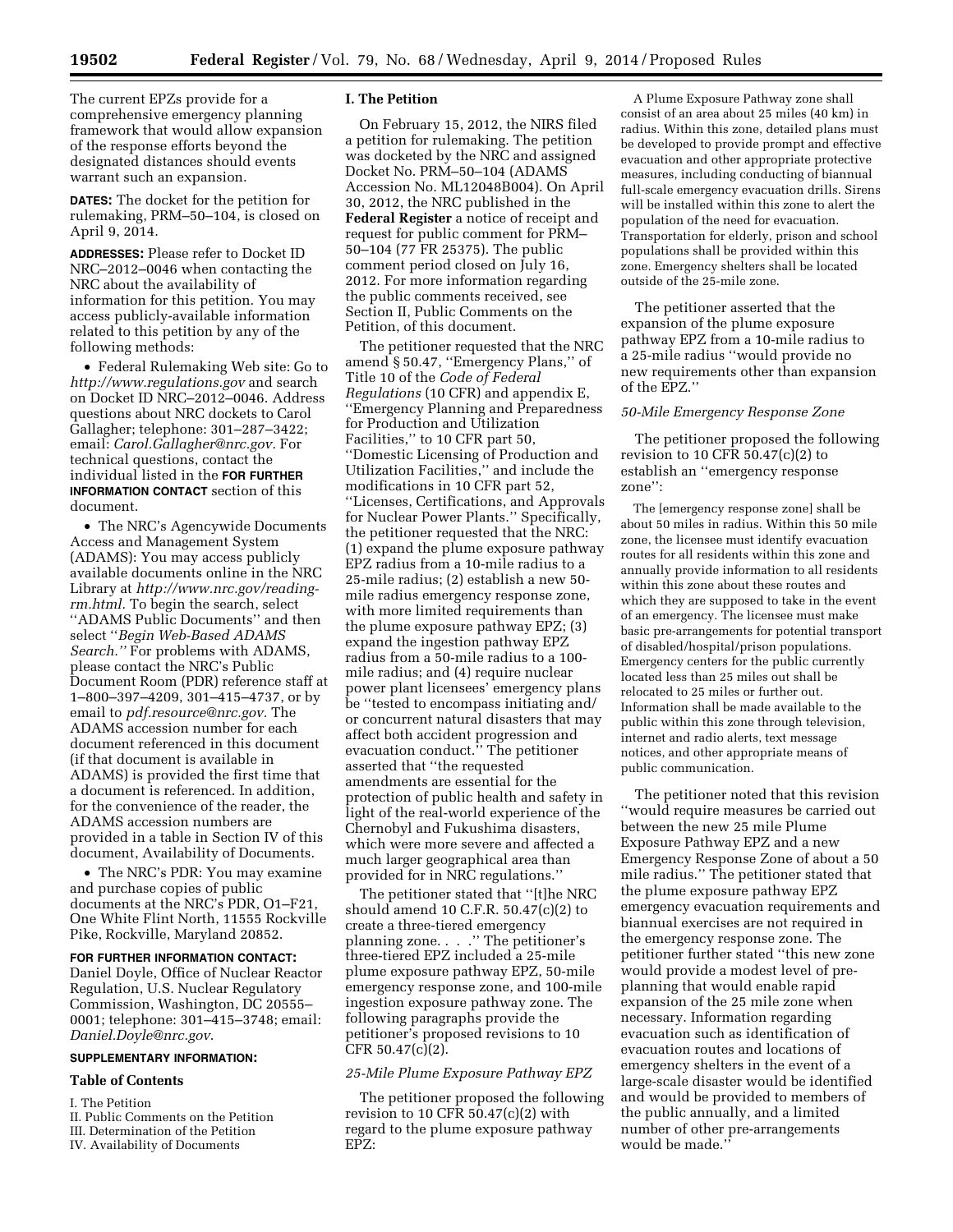## *100-Mile Ingestion Exposure Pathway Zone*

The petitioner proposed the following revision to 10 CFR  $50.47(c)(2)$  with regard to the ingestion pathway EPZ:

The ingestion pathway EPZ shall be about 100 miles in radius. In the event of a radioactive release, the deposition of radionuclides on crops, other vegetation, bodies of surface water and ground surfaces can occur. Measures will be implemented to protect the public from eating and drinking food and water that may be contaminated. Information shall be made available to the public within this zone through television and radio alerts, text message notices, and other appropriate means of public communication.

The petitioner stated that ''[t]he current Ingestion Exposure Pathway Zone exists to protect food, water and anything intended for human consumption within 50 miles of a nuclear power plant.'' The petitioner further stated, ''[g]iven that radiation can, and does, have far-reaching effects on food on a large radius, the Ingestion Pathway EPZ should be expanded.''

## *Drills and Exercises*

The petitioner proposed amending 10 CFR 50.47(b)(14) with regard to drills and exercises by adding:

Within the emergency evacuation zone full scale drills and exercises will be conducted on a biannual basis. Every other exercise and drill shall include a scenario involving an initiating or concurrent regionallyappropriate natural disaster.

#### **II. Public Comments on the Petition**

The NRC received a total of 5,993 comment submissions, 5,953 in support of the petition and 40 opposing it. There were 5,942 submissions from individuals of whom 5,940 supported the petition and 2 opposed it. Of the 5,942 submissions from individuals, 5,702 were form letters. Of the 5,702 form letters, 2,421 expressed support for the petition and 3,281 requested copetitioner status. One of the form letters requesting co-petitioner status had 1,839 signatures. Ten submissions were from environmental, nuclear, or energy oriented citizen activist groups. All 10 supported the petition. Two submissions were received from organizations associated with the nuclear power industry. Both submissions opposed the petition. Thirty-six submissions were received from State or local government emergency management agencies or radiation control organizations. All 36 submissions opposed the petition. Three submissions were received from local governments. All 3 supported the petition.

The NRC has prepared a comment response document to demonstrate how all comments were considered and to respond to the issues identified in the comments. The NRC's comment response document is available in ADAMS under Accession No. ML14042A227.

The NRC identified 14 separate issues raised by the petition and public comments. Issues 1 through 12 contain arguments for expanding the EPZs. Issues 13 and 14 concern requirements for exercises that include a regionallyrelevant initiating or concurrent natural disaster. Each issue and accompanying rationale is fully discussed and evaluated in this document, followed by NRC's response.

Many comments were considered to be out-of-scope because they did not address the merits of the petition for rulemaking. These comments are not discussed in this document but are addressed in the NRC's comment response document.

*Issue 1. Expand EPZs because, in the event of a nuclear accident, the need for protective actions beyond 10 miles and 50 miles is highly likely.* 

One rationale used to support the petitioner's argument that EPZs must be expanded is that protective actions beyond 10 miles and 50 miles are highly likely in the event of a nuclear accident as demonstrated by the real-world experience from the accidents at the Chernobyl Nuclear Power Station (Chernobyl) and the Fukushima Dai-ichi Nuclear Power Plant (Fukushima Daiichi). The petitioner stated that these accidents ''were more severe and affected a much larger geographical area than provided for in NRC regulations.''

Some commenters agreed and called for the NRC to make the emergency planning (EP) regulations more realistic given that actual evacuations beyond 10 miles and food interdiction efforts beyond 50 miles took place after the accidents at Chernobyl and Fukushima Dai-ichi.

Two emergency management agencies stated that Chernobyl should not be used as an example to justify revising EP regulations because the design of the Chernobyl facility is not used in the United States.

The Nuclear Energy Institute disagreed that Chernobyl should be used as an example to justify revising the EP regulations because ''the [p]etition presents no new insights into the Chernobyl accident that should cause the Commission to modify the conclusions reached in the [*Citizens Task Force of Chapel Hill, et al.,* 32 NRC 281 (1990)] decision or NUREG–1251

['Implications of the Accident at Chernobyl for Safety Regulation of Commercial Nuclear Power Plants in the United States,' dated April 30, 1989 (ADAMS Accession Nos. ML082030501 and ML082030502)].''

#### *NRC Response to Issue 1*

The NRC disagrees with the petitioner's assertions on this issue. The current EPZs provide a comprehensive EP framework that would allow for expansion of the response efforts beyond the designated distances should the events warrant such an expansion.

As specified in 10 CFR 50.47(c)(2), two EPZs are established around each nuclear power plant. The technical basis for the EPZs is provided in NUREG– 0396, EPA–520/1–78–016, ''Planning Basis for the Development of State and Local Government Radiological Emergency Response Plans in Support of Light Water Nuclear Power Plants,'' dated December 1978 (ADAMS Accession No. ML051390356). The first zone, the plume exposure pathway EPZ, establishes an area of approximately 10 miles in radius. Within the plume exposure pathway EPZ, detailed planning is required for the recommendation and implementation of protective actions such as sheltering in place or evacuation. The ingestion pathway EPZ has a radius of approximately 50 miles from the plant. Within this EPZ, detailed planning is required to address the potential need to interdict foodstuffs to prevent human exposure from ingestion of contaminated food and surface water.

The NRC remains confident that the emergency preparedness programs in support of nuclear power plants provide an adequate level of protection of the public health and safety and that appropriate protective actions can and will be taken in the event of a radiological event at an existing nuclear power plant. The NRC routinely inspects nuclear power plant licensees' EP programs to ensure compliance with regulations and biennially inspects a demonstration exercise that integrates the response of offsite and onsite organizations, including the licensee and State and local authorities. The Federal Emergency Management Agency (FEMA) evaluates the offsite response in these exercises to ensure the State and local responders (i.e., offsite response organizations (ORO)) are capable of timely protective action decisionmaking and implementation. Public meetings are held at the conclusion of biennial exercises to discuss the adequacy of response with stakeholders. This oversight process includes additional inspection activities and reporting of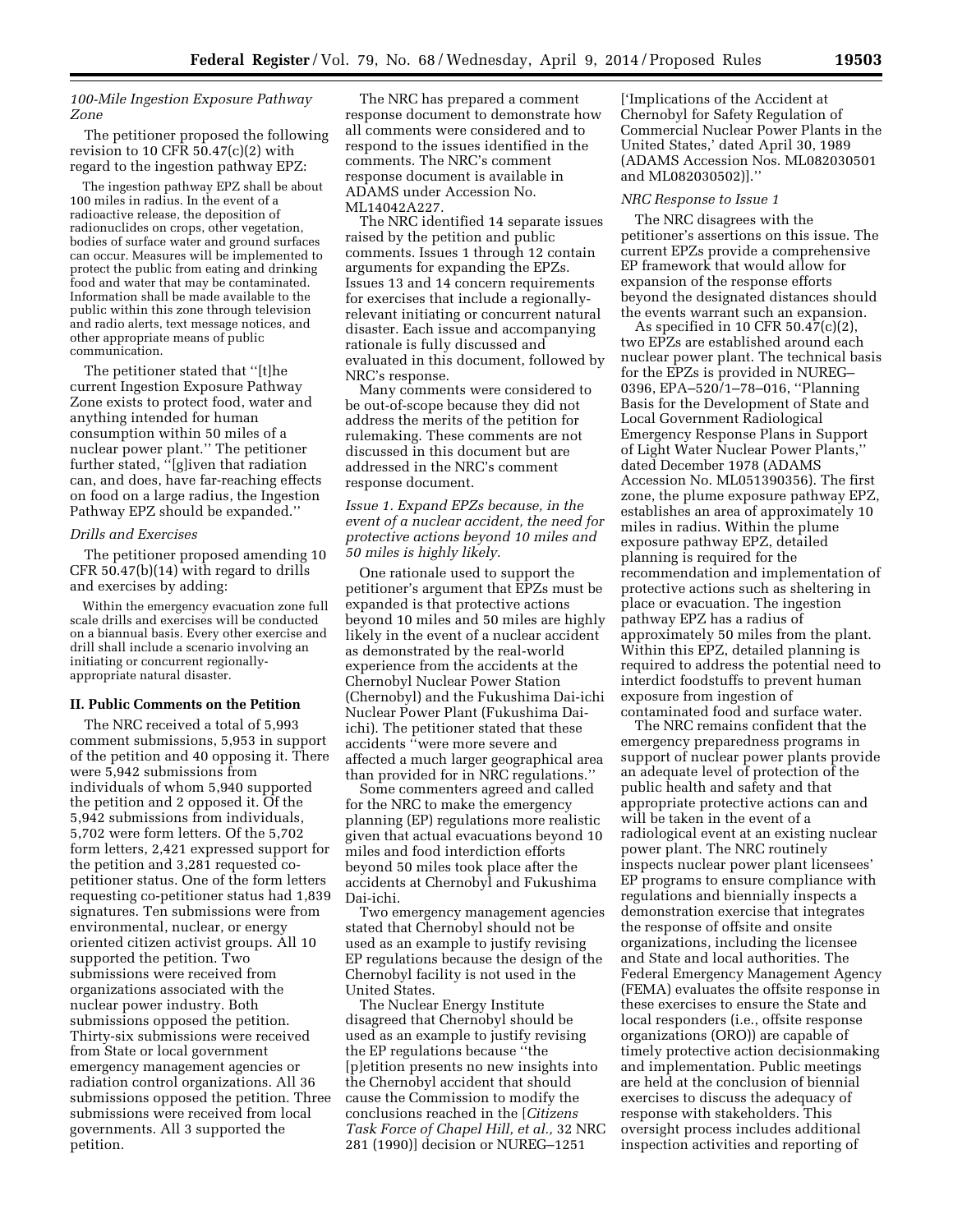performance indicator data for onsite EP that provide the NRC with oversight of EP programs between biennial exercises.

The NRC has studied the efficacy of evacuations implemented by OROs within the United States (NUREG/CR– 6864, ''Identification and Analysis of Factors Affecting Emergency Evacuations,'' dated January 2005 (ADAMS Accession Nos. ML050250245 and ML050250219) and NUREG/CR– 6981, ''Assessment of Emergency Response Planning and Implementation for Large Scale Evacuations,'' dated October 31, 2008 (ADAMS Accession No. ML082960499)). A key finding of the latter study was that existing emergency planning requirements for nuclear power plants substantially anticipate and address issues identified in the large-scale evacuations researched. The review of NRC and FEMA emergency preparedness regulatory, programmatic, and guidance documentation also demonstrated that existing criteria, plans, and procedures were already in place to address most of the issues that were experienced in the large-scale evacuations studied. The assessment of emergency response planning and implementation for largescale evacuations affirmed that most of the lessons learned in the evacuations studied were anticipated by NRC and FEMA and were already addressed in existing planning and procedures within the NRC and FEMA framework. Therefore, information available to the NRC supports the conclusion that OROs are well able to protect the public they are responsible for with the existing regulatory framework.

The required planning within the plume exposure pathway EPZ is found in 10 CFR 50.47 and appendix E to 10 CFR part 50. This planning is designed to provide effective response to a radiological emergency that has the potential to develop rapidly. The need for protective actions beyond the 10 mile EPZ would generally develop more slowly. Protective actions to provide adequate protection beyond the plume exposure pathway EPZ can be implemented using ORO normal and robust response processes (as demonstrated by the previously mentioned studies). Moreover, the NRC emergency classification scheme required by 10 CFR 50.47(b)(4) is anticipatory, and thus is designed for offsite protective action to begin before a radiological release. This would cause protective actions to begin rapidly within the 10-mile EPZ and provide time for consideration of actions beyond this EPZ should the accident progression indicate the need. Although accidents that include rapid releases are

very unlikely, as demonstrated by the accidents at Three Mile Island Nuclear Station, Unit 2 (Three Mile Island) and Fukushima Dai-ichi, protective action guidance has been provided to address such scenarios (Supplement 3 to NUREG–0654, ''Guidance for Protective Action Strategies,'' dated November 20, 2011 (ADAMS Accession No. ML113010596)).

The NRC disagrees with the petition's contention that the accident at Fukushima Dai-ichi is a basis for expansion of the EPZ. The development of protective action recommendations by the Japanese Government, including expansion of evacuations out to 20 km (12 miles) from the plant, supported effective and timely evacuation to minimize the impact of the radiological releases on public health and safety. Subsequent decisions by the Japanese Government to evacuate selected areas based on potential long-term exposures are also similar to the U.S. strategy to expand protective actions during an event when conditions warrant an expansion.

The NRC is studying the accident to identify improvement areas applicable to the United States. Following the earthquake and tsunami at Fukushima Dai-ichi in March 2011, the NRC established a task force referred to as the Near-Term Task Force (NTTF). The NTTF conducted a systematic and methodical review of the NRC's regulations and processes to determine if the agency should make safety improvements in light of the events in Japan. The NTTF issued its report (the NTTF report) on July 12, 2011, ''Recommendations for Enhancing Reactor Safety in the 21st Century, The Near-Term Task Force Review of Insights from the Fukushima Dai-ichi Accident'' (ADAMS Accession No. ML111861807). On July 19, 2011, the NTTF presented its findings to the five Commissioners (the Commission) of the NRC and proposed improvements in multiple areas, including emergency preparedness. The NTTF considered the existing planning structure, including the 10-mile plume exposure pathway and 50-mile ingestion pathway emergency planning zones, and found no basis to recommend a change to the size of the EPZs.

However, as information emerged about the events surrounding the protective actions implemented following the accident at Fukushima Dai-ichi, the NRC staff determined that the insights from the accident response should be evaluated to identify potential enhancements to NRC regulations and guidance. In SECY–11–0137, ''Prioritization of Recommended

Actions to Be Taken in Response to Fukushima Lessons Learned,'' dated October 3, 2011 (ADAMS Accession No. ML11272A111), the NRC staff recommended that evaluating the basis of the EPZ size warranted further consideration. In response to the Commission's Staff Requirements Memorandum (SRM) for SECY–11– 0137, the NRC staff produced SECY–12– 0095, ''Tier 3 Program Plans and 6- Month Update in Response to Lessons Learned from Japan's March 11, 2011, Great Tohoku Earthquake and Subsequent Tsunami,'' dated July 13, 2012 (ADAMS Accession No. ML12208A210), in which the NRC staff determined that the existing basis for the EPZ size remains valid (including for multi-unit events).

The Commission concludes that the current size of EPZs helps to provide reasonable assurance that adequate protective measures can and will be taken in the event of a radiological emergency at an existing nuclear power plant. In addition, as part of previouslyapproved research efforts, the NRC plans a long-term action involving EPZs. The NRC staff will use insights from the current full-scope site Level 3 Probabilistic Risk Assessment (PRA) project as well as information obtained from the United Nations Scientific Committee on the Effects of Atomic Radiation (UNSCEAR) assessment to inform the evaluation of the potential impacts that a multi-unit event may have on an EPZ. The UNSCEAR is preparing a scientific report to assess the radiation doses and associated effects on health and the environment. Also, the Fukushima Prefecture launched the Fukushima Health Management Survey to investigate longterm low-dose radiation exposure caused by the accident. The survey attempts to estimate radiation exposure from the accident and more detailed dose assessments by recreating the whereabouts of every Fukushima prefecture resident for the four month period beginning with the March 11th nuclear accident. The stated primary purposes of this survey are to monitor the long-term health of residents, promote their future well-being, and confirm whether long-term low-dose radiation exposure has health effects. If these research activities indicate that changes need to be made to the existing EP regulations, the NRC will commence a rulemaking effort to make those changes.

# *Issue 2. Expand EPZs because the basis for the 10-mile EPZ is flawed.*

Another reason given in the petition in support of expanding the EPZs is that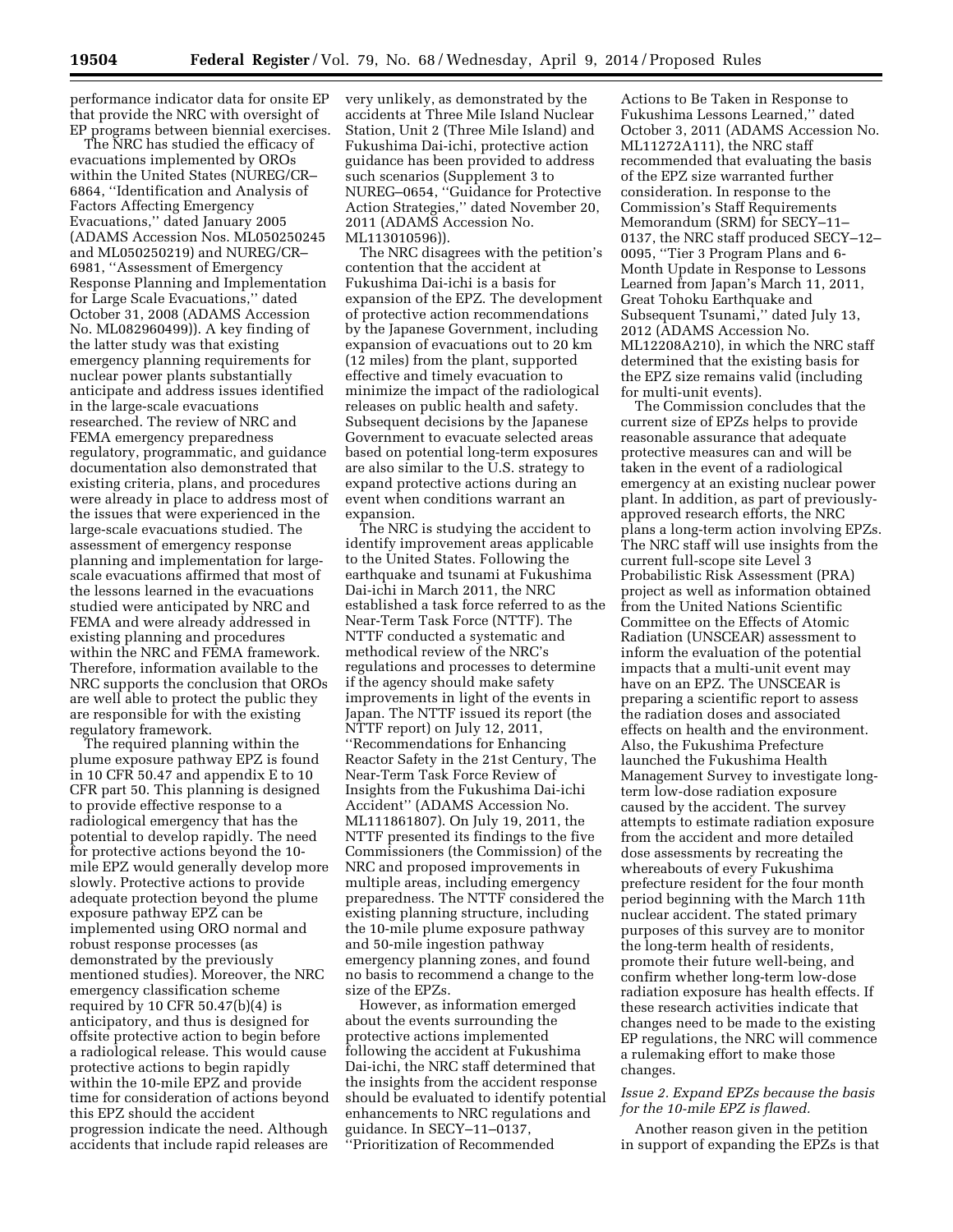the basis for the 10-mile EPZ is flawed. The petitioner stated that ''[t]he NRC's existing emergency planning regulations . . . are based primarily on experience gained by the Three Mile Island accident and on NRC reactor safety studies conducted from the 1950s through the 1970s (for example, WASH– 1400 and NUREG–1150) and are encapsulated in NUREG–0396.'' The petitioner stated that these studies are now outdated.

The petitioner stated that ''[s]tudies currently and previously relied upon to justify the existing 10-mile [EPZ] . . . are based on assumptions of reactor and fuel pool accident risk and accident progression and consequences that are significantly underestimated based on real-world experience and more recent understanding of the risks of radiation. . . .''

The petitioner stated that computer models, simulations, and evaluations of projected scenarios are not a substitute for actual, ''real-world experience.''

The Nuclear Energy Institute and the Conference of Radiation Control Program Directors disagreed with the petitioner that the basis for the 10-mile EPZ is flawed and asserted that, on the contrary, the current EPZs provide a substantial margin of conservatism. They argued that this view is supported by the events at Fukushima Dai-ichi, the State-of-the-Art Reactor Consequence Analyses (SOARCA) study, and an American Society of Mechanical Engineers Task Force report. The Nuclear Energy Institute stated that EPZs are pragmatic tools intended to provide dose savings and reduce early severe health effects, and they are still appropriate. The Nuclear Energy Institute noted that in NUREG–0396, the sizes of EPZs were based on a consideration of a full spectrum of postulated accidents and accident consequences including very severe accidents, such as the Fukushima Daiichi accident. The Nuclear Energy Institute argued that the petitioner mischaracterized the EPZ assumptions, the SOARCA study, the damage to the spent fuel pools at Fukushima Dai-ichi, and U.S. nuclear power plant performance. The Nuclear Energy Institute disagreed with the premises in the petition that the Fukushima Dai-ichi accident demonstrated that severe accidents are more likely than any government previously estimated and that their effects are more widespread than previously understood.

One State Department of Environment recommended denying the petition because ''the Petition provides no new information that suggests the need to change the current planning basis, or

warrants a change to the size of the existing Emergency Planning Zones.''

#### *NRC Response to Issue 2*

The NRC disagrees, in large part, with the petitioner's assertions on this issue. The NRC agrees that the technical basis for the EPZ dates from studies conducted in the 1970s, but the petition brought forward no technical issues to substantiate flaws in the technical basis. The NRC would tend to agree that there is real-world experience that contributes information relevant to EPZ efficacy, as will be discussed. Studies have been conducted that contribute to NRC confidence in the current EPZ basis to ensure adequate protection of public health and safety. The original basis and studies that support the current EPZ basis are described in this section.

The technical basis for the plume exposure pathway EPZ and ingestion exposure pathway EPZ are provided in NUREG–0396. This NUREG–0396 analyzes a spectrum of potential nuclear plant accidents and determines the size of EPZs in which detailed planning would be appropriate for the protection of public health and safety. The task force that developed NUREG–0396 considered several possible rationales for establishing the size of the EPZs, including risk, cost effectiveness, and the accident consequence spectrum. After reviewing these alternatives, the task force concluded that the objective of emergency response plans should be to provide dose savings for a spectrum of accidents that could produce offsite doses in excess of the U.S. Environmental Protection Agency (EPA) Protective Action Guides (PAG), EPA– 400–R–92–001, ''Manual of Protective Action Guides and Protective Actions for Nuclear Incidents,'' dated May 1992 (*[http://www.epa.gov/radiation/docs/er/](http://www.epa.gov/radiation/docs/er/400-r-92-001.pdf) [400-r-92–001.pdf](http://www.epa.gov/radiation/docs/er/400-r-92-001.pdf)*). This rationale established bounds for the area in which detailed planning would be required as a defense-in-depth measure. In a 1979 policy statement (44 FR 61123; October 23, 1979), the Commission endorsed NUREG–0396, including an assumption that the planning conducted for 10 miles would provide a substantial basis for expansion of protective actions beyond the EPZ should it ever be necessary. All U.S. nuclear power plants currently have approved emergency plans that include EPZs in compliance with the regulations found in 10 CFR 50.47(c)(2).

The accidents considered in developing guidance and subsequent requirements for the EPZ included rapidly progressing severe accidents that were more threatening to public health than the Fukushima Dai-ichi

accident. The WASH–1400 (NUREG–75/ 014), ''Reactor Safety Study: An Assessment of Accident Risks in U.S. Commercial Nuclear Power Plants,'' dated October 1975 (ADAMS Accession No. ML072350618), estimated that a severe accident could progress to a large radiological release in as little as 2 hours (in the boiling water reactor (BWR) case). Such accidents were considered unlikely, but emergency preparedness is a defense-in-depth measure required due to the potential of severe but unlikely accidents. The accident at Fukushima Dai-ichi developed much more slowly than the rapidly developing accidents that form the basis for the current size of the EPZ. In Japan, adequate time was available to evacuate the public at risk and to expand beyond the planning zone as necessary before large radiological releases occurred. The study used to develop the EPZ is more conservative than the Fukushima Dai-ichi accident with regard to the time available to evacuate within the EPZ and beyond.

The NRC has conducted more recent studies that are useful for evaluating the adequacy of the plume exposure pathway EPZ. In NUREG/CR–6864, the NRC examined large evacuations in the United States between 1990 and 2003 to gain a fuller understanding of the dynamics involved in those types of events. This project found that largescale evacuations of greater than 1,000 people from 1997 to 2003 occurred approximately every two weeks in the United States. The study concluded that these evacuations proceeded efficiently and effectively in terms of evacuee health and safety, security, and issues related to coordination, decisionmaking, and emergency response. The study showed that State and local authorities have a robust capability to effectively evacuate the public in response to lifethreatening emergencies. Many of the evacuations studied were implemented in an ad hoc manner by competent local officials without the need for Federal assistance or pre-conceived lines on a map.

In NUREG–1935, ''State-of-the-Art Reactor Consequence Analyses (SOARCA) Report,'' dated November 30, 2012 (ADAMS Accession Nos. ML12332A057 and ML12332A058), hypothetical evacuations within EPZs and beyond were evaluated in response to a series of selected accident scenarios for two U.S. nuclear power plants: the Peach Bottom Atomic Power Station in Pennsylvania (Peach Bottom) and the Surry Power Station in Virginia (Surry). Peach Bottom is generally representative of U.S. operating reactors using the General Electric BWR design with a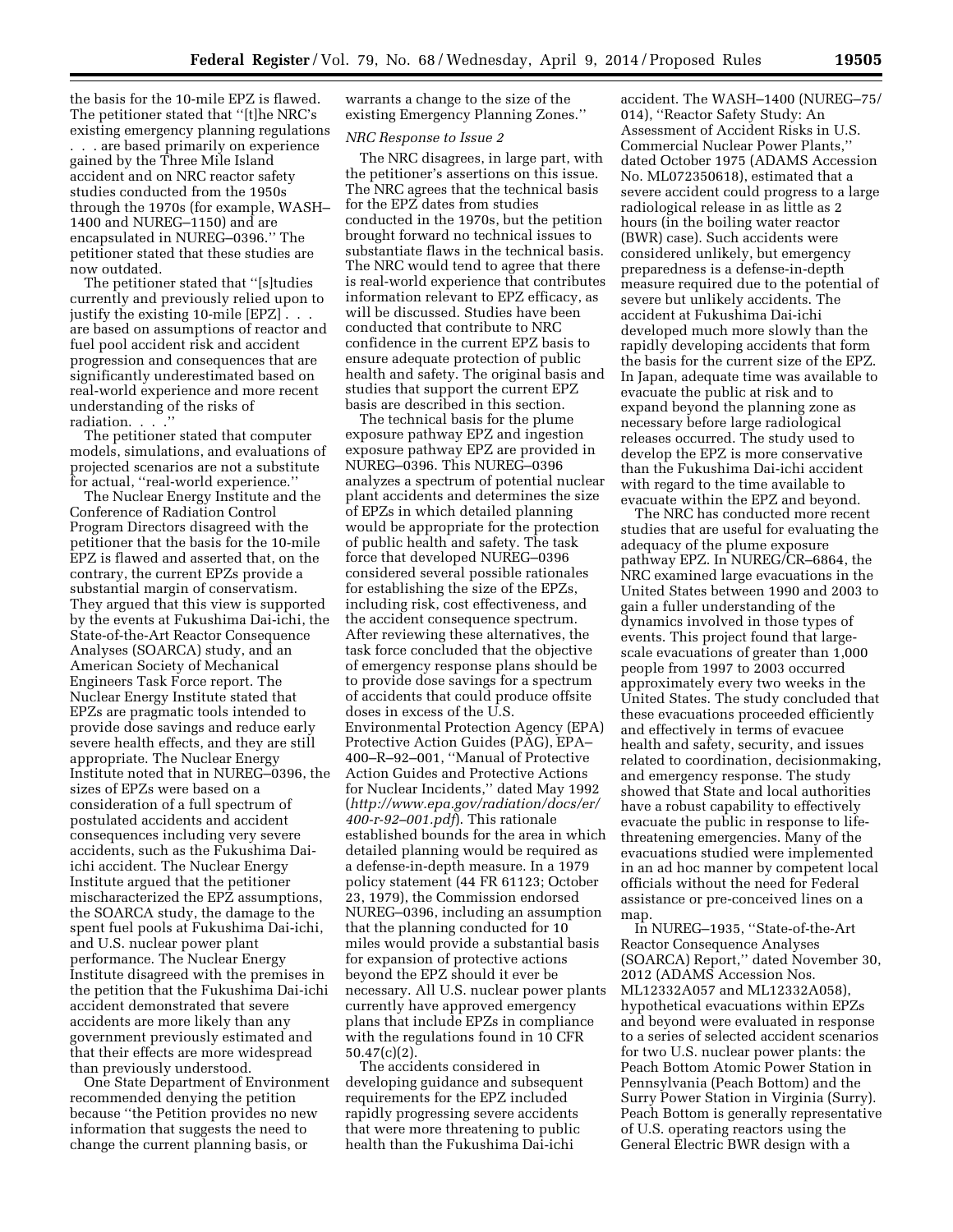Mark I containment. Surry is generally representative of U.S. operating reactors using the Westinghouse pressurized water reactor (PWR) design with a large, dry (subatmospheric) containment.

The SOARCA project evaluated plant improvements and changes not reflected in earlier NRC publications. The project included system improvements, improvements in training and emergency procedures, offsite emergency response, and securityrelated improvements, as well as plant changes such as power uprates and higher core burnup. The project used state-of-the-art computer modeling with the MELCOR code for accident progression analyses and the MELCOR Accident Consequence Code System, Version 2 (MACCS2), for offsite consequence analyses.

There were several BWR accident scenarios analyzed in SOARCA, but most of the analyses did not involve a 20-mile evacuation. One analysis was performed modeling immediate 16- and 20-mile evacuations. It showed no significant difference in risk to individuals when compared to analysis using the 10-mile EPZ. The weather patterns for the SOARCA analyses were neither advantageous nor disadvantageous in terms of risk to individuals. This was done to support the best estimate of the risk to the public. If worst-case weather or worstcase accidents had been chosen, it would have reduced the probability of the event; SOARCA attempted to identify the more important accident scenarios based on a frequency-ofoccurrence perspective. This boundary condition allowed the study to analyze in detail the phenomena of these accidents. (A full scope probabilistic risk analysis is underway at the NRC to address a full range of accidents, including those less likely than the accidents analyzed in SOARCA.) The SOARCA analyses showed no early fatalities due to the slower-developing accidents and lower source terms than in previous analyses and illustrated the effectiveness of emergency preparedness when plans are implemented as written, approved, practiced and inspected. In fact, SOARCA analyzed accidents very similar to those at Fukushima Dai-ichi and estimated a much quicker core melt and containment failure than what happened at the real-world accident. Further, the latent cancer fatalities estimated in SOARCA are based upon a worst-case assumption that all exposure, no matter how small, results in health effects. The majority of the latent cancer fatalities are due to the public being allowed to return to homes that are contaminated at levels below the EPA

guidance. In effect, this exposure and the postulated health consequences have nothing to do with the evacuation of the public, the size of the EPZ, or the Fukushima Dai-ichi accident.

The NRC will monitor the results of the UNSCEAR efforts and their potential implications regarding the U.S. regulatory approach to emergency planning around nuclear power plants, including the EPZ size. In addition, the NRC is conducting a full-scope site Level 3 PRA to gain a better understanding of potential radiological effects of postulated accident sequences including multi-unit sites. The NRC will use information obtained from the UNSCEAR assessment and insights from the full-scope site Level 3 PRA project to inform the evaluation of the potential impacts that a multi-unit event may have on the EPZ.

# *Issue 3. Expand EPZs because the NRC urged U.S. citizens within 50 miles of the Fukushima Dai-ichi Nuclear Power Plant to evacuate.*

The petitioner noted that former NRC Chairman Gregory Jaczko urged Americans within 50 miles of Fukushima Dai-ichi to evacuate and that this recommendation was followed by a similar statement from the U.S. Department of State.

Several commenters stated that the call for evacuation out to 50 miles showed that the current 10-mile EPZ is outdated, inadequate, and not realistic.

One commenter called for the NRC to take into account the realities learned in Japan. The commenter pointed out that there are several major U.S. cities within 50 miles of reactors with containment designs that are similar to those at Fukushima Dai-ichi. Those cities include Chicago, Boston, Philadelphia, and Baltimore. The commenter asked if it would be possible to evacuate those cities.

One State emergency management agency disagreed with the petitioner and stated that the NRC order to evacuate U.S. citizens within 50 miles of Fukushima Dai-ichi has yet to be justified scientifically.

#### *NRC Response to Issue 3*

The NRC does not agree that the EPZ for U.S. nuclear power plants should be expanded based on the travel advisory issued to U.S. citizens in Japan as a result of the events at Fukushima Daiichi. Following the events at Fukushima Dai-ichi, the U.S. Department of State, in coordination with the then-Chairman of the NRC, the U.S. Department of Energy, and other technical experts in the U.S. Government, issued a travel warning, or advisory, to U.S. citizens

within 50 miles of Fukushima Dai-ichi to evacuate the area or take shelter indoors if safe evacuation was not possible. The 50-mile travel advisory was based on the limited information available at that time and the rapidly evolving situation (U.S. Department of State Travel Warning, March 17, 2011, *[http://japan.usembassy.gov/e/acs/tacs](http://japan.usembassy.gov/e/acs/tacs-travel20110317.html)[travel20110317.html](http://japan.usembassy.gov/e/acs/tacs-travel20110317.html)*). The U.S. Department of State routinely issues such recommendations (known as Travel Warnings) for many different types of events, including civil unrest, terrorism, natural disasters, and technological accidents.

The decisionmaking environment that existed at the time was one in which the U.S. Government had limited and often conflicting information about the exact conditions of the reactors and spent fuel pools at Fukushima Dai-ichi. In its evaluation of the rapidly changing and unprecedented event, the NRC performed a series of dose calculations. These calculations were worst case, hypothetical computer model analyses of consequences of releases from the Fukushima site. The assumptions used in these calculations were discussed in detail in a letter from former NRC Chairman Jaczko to Senator James Webb on June 17, 2011 (ADAMS Accession No. ML11143A033). As a result of these calculations, the lack of information available at that time, the progression of events, and the uncertainty regarding the plans to bring the situation under control, on March 16, 2011, the U.S. Department of State issued a travel advisory for American citizens within a 50-mile range of Fukushima Dai-ichi. This was not an evacuation order in the sense of expected protective action decisionmaking within a U.S. nuclear power plant EPZ, but rather a warning to U.S. citizens that the local conditions were uncertain, the government authorities may not be able to assure their safety, and that they should leave.

Regulatory requirements of 10 CFR part 50, NRC inspection practices, and data channels available to the NRC would provide a robust information stream regarding plant status and radiological releases during a reactor accident in the United States. The NRC maintains two resident inspectors at each plant who have unfettered access to the site. The NRC inspectors have direct access to the plant site, including the control room and any and all vital plant areas. Inspectors from other sites and regional offices can be deployed if needed. The NRC requires that direct communication links between the NRC Incident Response Center and each plant be installed, tested, and routinely exercised. These links provide the NRC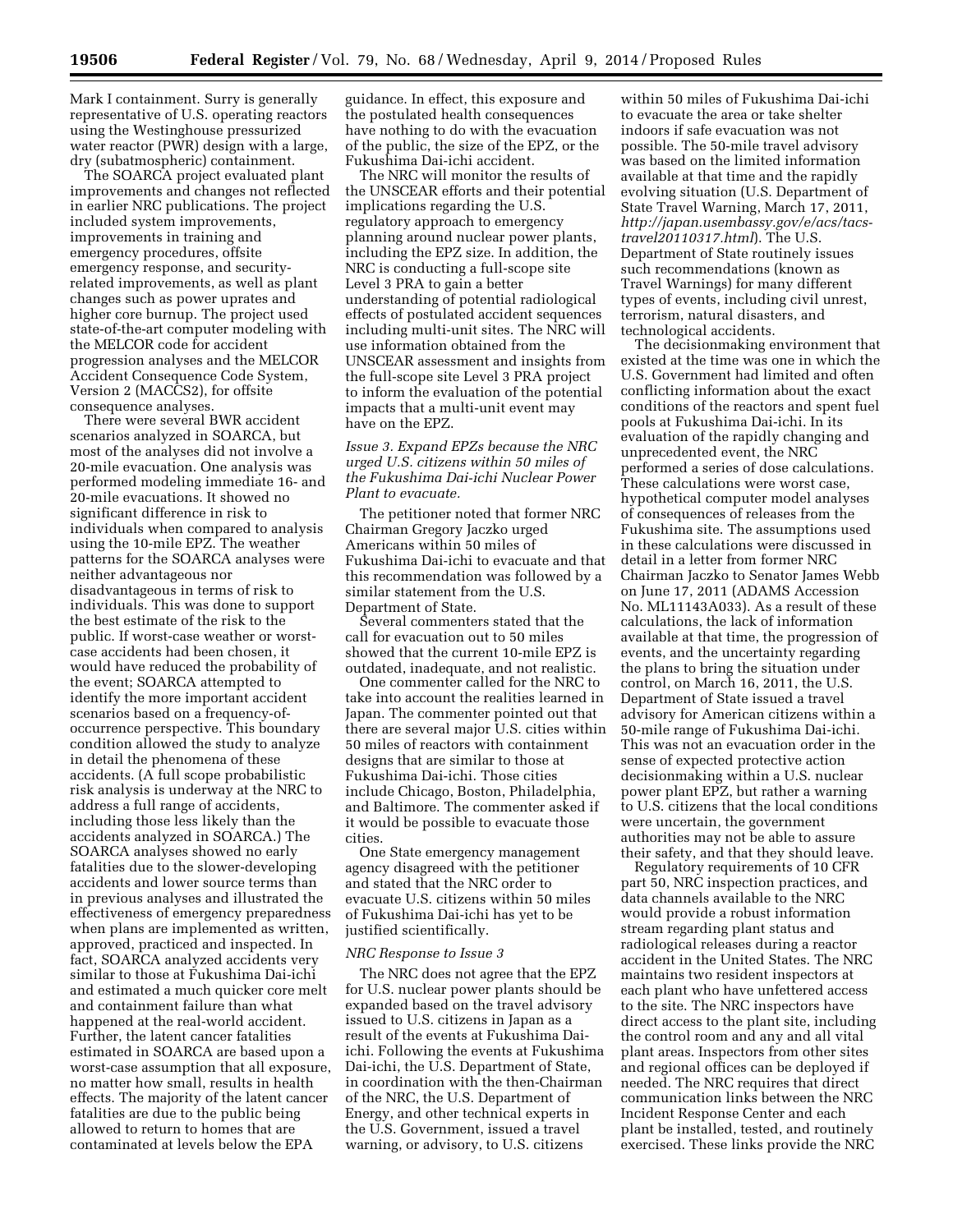with up-to-date and reliable information about plant conditions, radioactivity release rates, and meteorological conditions at the plant. The availability of this information, in addition to the information gathered by inspectors, would enable NRC staff to perform an informed, realistic assessment instead of relying on unknowns and worst-case scenarios. In addition, the NRC can order the plant to take actions to mitigate the event if the NRC concludes that the appropriate actions are not being taken by the plant operators.

The NRC concludes that the EPZs surrounding nuclear power plants in the United States should not be expanded based on the travel advisory issued by the U.S. Government. That advisory was based on limited information obtained by the U.S. Government about an event in a foreign nation. As previously explained, the NRC would have access to relevant information during an event at one of its licensees' plants. As a result, the NRC's response to an accident in the United States would not resemble the U.S. Government's response to the events at Fukushima Dai-ichi, so the fact that the U.S. Government issued a 50-mile travel advisory should not be the basis for expanding the size of EPZs.

# *Issue 4. There has been little change to emergency planning regulations in 30 years.*

The petitioner claimed that the emergency planning regulations established by the NRC in 1980 remain essentially the same today. The petitioner stated that ''[w]ith the exception of a 2011 rule requiring licensees to use current U.S. census data to prepare evacuation time estimates (ETEs) and update them every 10 years, the NRC has made few significant improvements to its offsite emergency response regulations since they were promulgated in 1980.''

A State emergency management agency and the Nuclear Energy Institute disagreed and stated that there have been several significant changes to emergency planning regulations since 1980, including the consideration of emergency preparedness exercises during the licensing process, the frequency of participation by State and local authorities in emergency preparedness exercises, and other topics. The Nuclear Energy Institute also argued that the 2011 rule was broader than the petitioner implied.

## *NRC Response to Issue 4*

The NRC disagrees with the petitioner's comments. The statement that emergency planning has changed little in the past 30 years conflicts with the fact that the NRC has made numerous revisions to its EP regulatory program over the years; in fact, the NRC's EP regulations have been revised more than 10 times since 1980. The NRC has continually evaluated and revised, as necessary, the requirements associated with emergency planning, such as the following: The consideration of emergency preparedness exercises as part of the licensing process (50 FR 19323; May 8, 1985), the frequency of State and local agency participation in licensee emergency preparedness exercises (49 FR 27733; July 6, 1984), the criteria for the evaluation of utilityprepared emergency plans in situations in which State or local governments decline to participate further in emergency planning (52 FR 42078; November 3, 1987), the requirements for emergency preparedness training activities between biennial fullparticipation exercises (61 FR 30129; June 14, 1996), and the requirement to consider including potassium iodide as a protective measure for the general public as a supplement to sheltering and evacuation (66 FR 5427; January 19, 2001).

The most recent change was the revision to the emergency preparedness regulations in a final rule, ''Enhancements to Emergency Preparedness Regulations,'' published in the **Federal Register** on November 23, 2011 (76 FR 72560). The areas that were addressed in this amendment included both security-related and non-securityrelated emergency preparedness issues. A total of 12 regulatory areas were revised: On-shift staffing; emergency action levels for hostile action; emergency response organization (ERO) augmentation and alternate facilities during hostile action; licensee coordination with offsite response organizations during hostile action; protection for onsite personnel; challenging drills and exercises; backup means for alert and notification systems; emergency declaration timeliness; Emergency Operations Facilityperformance based approach; evacuation time estimate updating; amended emergency plan change process; and removal of completed onetime requirements. This process took several years to complete and involved numerous public meetings, workshops, and comment periods that involved external stakeholders throughout the process.

The following are examples of changes to the emergency preparedness regulations that will directly enhance the coordination between onsite and offsite response organizations.

Licensee Coordination With Offsite Response Organizations

Licensees are required to establish relations with offsite response organizations to coordinate emergency response efforts should they ever be needed. The scope of offsite response organization support includes the implementation of State and local response plans to protect public health and safety in the event of a severe reactor accident and to provide fire, medical, and Local Law Enforcement Agency (LLEA) support to the nuclear power plant site. All nuclear power plants have established such relations, and their response in integrated exercises is tested biennially. However, demands on offsite response organization resources have changed in the post-September 11, 2001, threat environment. In the unlikely event that a hostile action event takes place at a plant, LLEA resources will have multiple duties in addition to supporting implementation of the emergency plan. For example, police officers designated to staff evacuation traffic control points may instead be responding to hostile actions at the plant, or firefighters designated to perform route alerting may instead be responding to major fires at the plant resulting from hostile actions. This situation could detract from offsite response organization emergency plan implementation if plans have not been revised to address this contingency. For a nuclear power plant to be licensed and maintain its license, existing NRC regulations require the NRC to find that reasonable assurance exists that a plant's emergency plans can and will be implemented to protect public health and safety during a radiological emergency.

The 2011 EP final rule requires licensees to ensure that adequate planning exists for the resources necessary to implement emergency plans during hostile action events. Licensees must verify that offsite response organizations have plan and procedure elements to address the need for emergency plan implementation support during all contingencies, including hostile action events. Routine evaluation of offsite response organization performance during biennial exercises also addresses offsite response organizations' abilities to implement plans during reactor accidents not involving hostile action.

## Challenging Drills and Exercises

A basic principle of emergency preparedness is that licensees conduct drills and exercises to develop and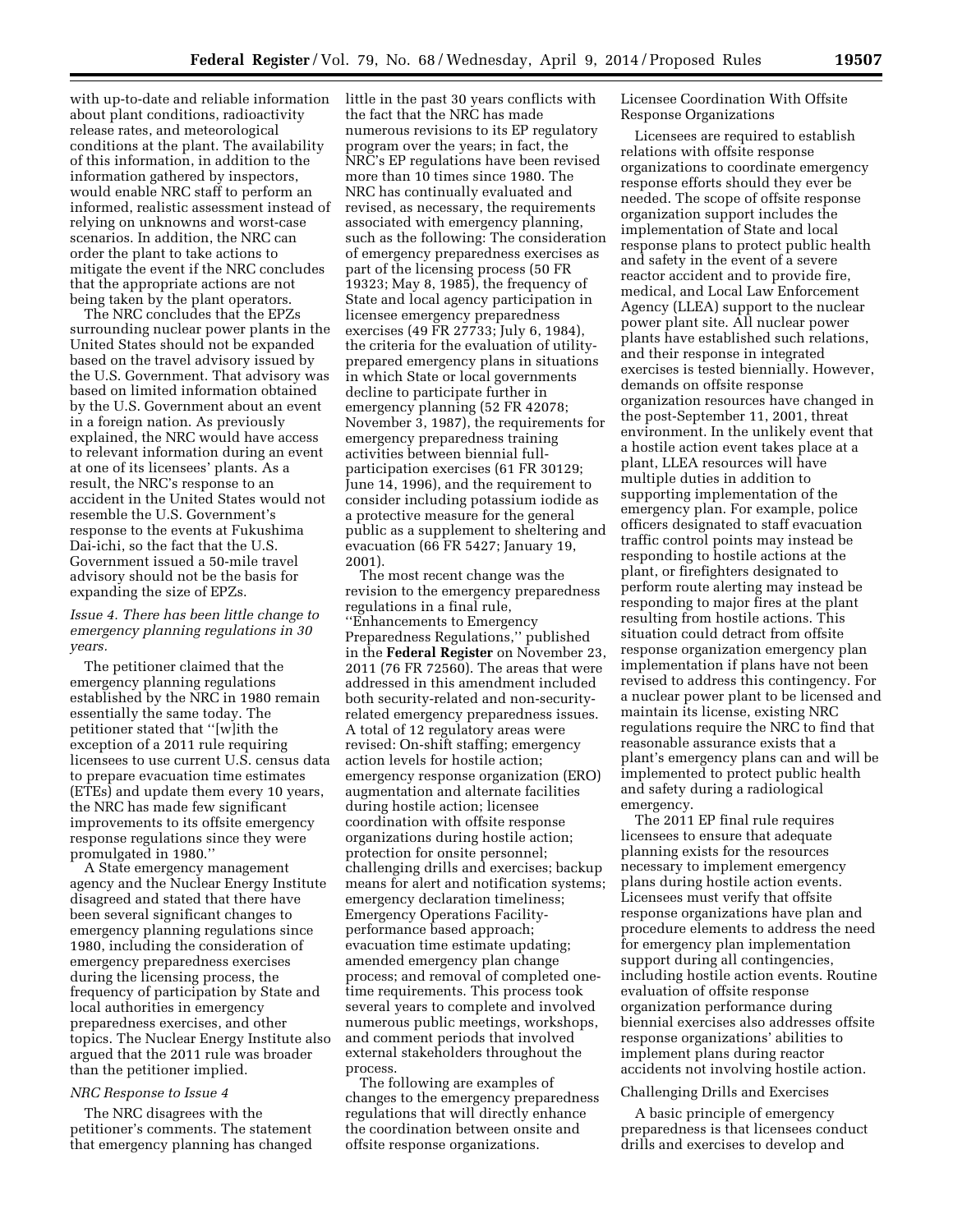maintain key skills in order to protect public health and safety in the unlikely event of a radiological emergency. Licensees demonstrate their ability to implement emergency plans and critique response actions during evaluated biennial exercises. The NRC inspects licensee response in biennial exercises, and FEMA evaluates offsite response organizations. These programs have been in effect for many years, and the agencies have determined that there is reasonable assurance that protective actions can and will be implemented should they be necessary. The 2011 EP final rule added the requirement to § IV.F.2.i of appendix E to 10 CFR part 50 to require that drill and exercise scenarios encompass a wide spectrum of events and conditions to avoid anticipatory responses from preconditioning of participants. Such scenarios must include a wide spectrum of radiological releases and events, including hostile action. These drills and exercises must emphasize coordination among onsite and offsite response organizations, as appropriate.

Backup Means for Alert and Notification Systems

An alert and notification system (ANS) provides the capability to promptly alert the populace within the plume exposure pathway EPZ of a nuclear power plant emergency event and to inform the public of protective actions that need to be taken. The predominant method used around U.S. nuclear power plants for alerting the public is an ANS based on sirens to provide an acoustic warning signal. Some sites employ other means, such as tone alert radios and route alerting, as either primary or supplemental alerting methods. The public typically receives information about an event and offsite protective actions via emergency alert system (EAS) broadcasts or other means, such as mobile loudspeakers.

An ANS has two distinct functions. The alert function provides a warning signal to the population indicating the need to seek additional information regarding an event in progress. By itself, this function provides no information about the type of event or any protective actions that need to be taken. The notification function informs the public about the nature of the event and any protective actions. These functions may be performed by separate means, such as sirens for alerting and EAS broadcasts for notification, or by one method, such as tone alert radios and electronic hailers, that can provide both a warning signal and an instructional message.

Nuclear power plant licensees are required by § IV.D.3 of appendix E to 10 CFR part 50 to demonstrate that the ANS capability exists. Alerting and notifying the public is a function assigned to the State and local governments and evaluated by FEMA. The 2011 EP final rule provides the requirement that the ANS include administrative and physical means for a backup method of public alerting and notification. The methods of alerting the public using either the primary or backup means is a process that involves coordination between the onsite and offsite response organizations, and the responsibility for activation of these systems must remain with the appropriate governmental authorities.

Evacuation Time Estimate Updating

The implementation of protective actions, including the evacuation of the public from the affected area surrounding a nuclear power plant, can mitigate the consequences of a radiological emergency at the plant. During the licensing process, applicants for a nuclear power reactor operating license under 10 CFR part 50, or for an early site permit (as applicable) or combined license under 10 CFR part 52, are required to provide estimates of the time required to evacuate the public from the various sectors and distances of the plume exposure pathway EPZ. These ETEs are used in the planning process to identify potential challenges to efficient evacuation, such as traffic constraints, and, in the event of an accident, to assist the onsite and offsite emergency response managers in making appropriate decisions regarding the protection of the public.

The 2011 EP final rule requires that at any time during the decennial period between national censuses, if the EPZ permanent resident population increases such that it causes the longest ETE value for the 2-mile zone or the 5 mile zone, including all affected Emergency Response Planning Areas,1 or the entire 10-mile EPZ to increase by 25 percent or 30 minutes, whichever is less, from the licensee's currently NRC approved or updated ETE, the licensee shall update the ETE analysis to reflect the impact of the population increases. These ETEs would be used by both the licensee and the State and local governments for development of protective action guidelines in the event of an accident at a nuclear power facility.

In contrast to the statement in the petition that emergency planning regulations have changed little in the last 30 years, the NRC has made numerous revisions to its EP regulatory program during this time period. However, the NRC does not base the need to enhance regulations upon the age of the regulation. The NRC remains open to specific input from stakeholders that identifies inadequate EP regulations. When the NRC staff or stakeholders identify a deficiency in the regulations that could result in a lack of reasonable assurance of adequate protection of public health and safety, the NRC will consider the need to revise the regulations.

# *Issue 5. Expand EPZs because ad hoc expansion beyond 10 miles will not be adequate.*

The petitioner argued that ad hoc expansion of an evacuation beyond the 10-mile EPZ will not be adequate. The petitioner stated that ''[w]aiting to see how bad an emergency gets before expanding evacuation beyond a planned radius is not a plan of action, it is a recipe for disaster and an abdication of responsibility.''

The petitioner stated that there were delays in detecting radioactive contamination after the accidents at Chernobyl and Fukushima Dai-ichi and that this ''was a failure of emergency planning and radiation monitoring, not evidence that relocation may be taken at a leisurely pace.''

The petitioner stated that natural disasters such as hurricanes, tornadoes, wildfires, and floods may cause or occur concurrently with accidents at nuclear power plants and that ''natural disasters can greatly complicate the ability to evacuate a given area. . . .''

The petitioner stated that ''the wind blew the vast majority of the radiation released during the first week of the Fukushima Dai-ichi accident over the ocean and away from land.'' The petitioner stated, ''[H]ad the wind been blowing in a different direction, could Japan have evacuated a large enough area fast enough? Would the U.S. be able to do so in a similar scenario? The answer to both questions is almost certainly no. And yet, this is real world data—the NRC cannot rely upon favorable wind patterns as an emergency response measure.''

Some commenters agreed that an ad hoc expansion may not be adequate.

Several State agencies and the Nuclear Energy Institute disagreed and stated that EPZs are large enough to facilitate protective actions over larger areas, if necessary. Several State and county emergency management agencies

<sup>1</sup>An Emergency Response Planning Area is a local area within the EPZ for which emergency response information is provided; the EPZ is typically divided into Emergency Response Planning Areas along geographic or political boundaries.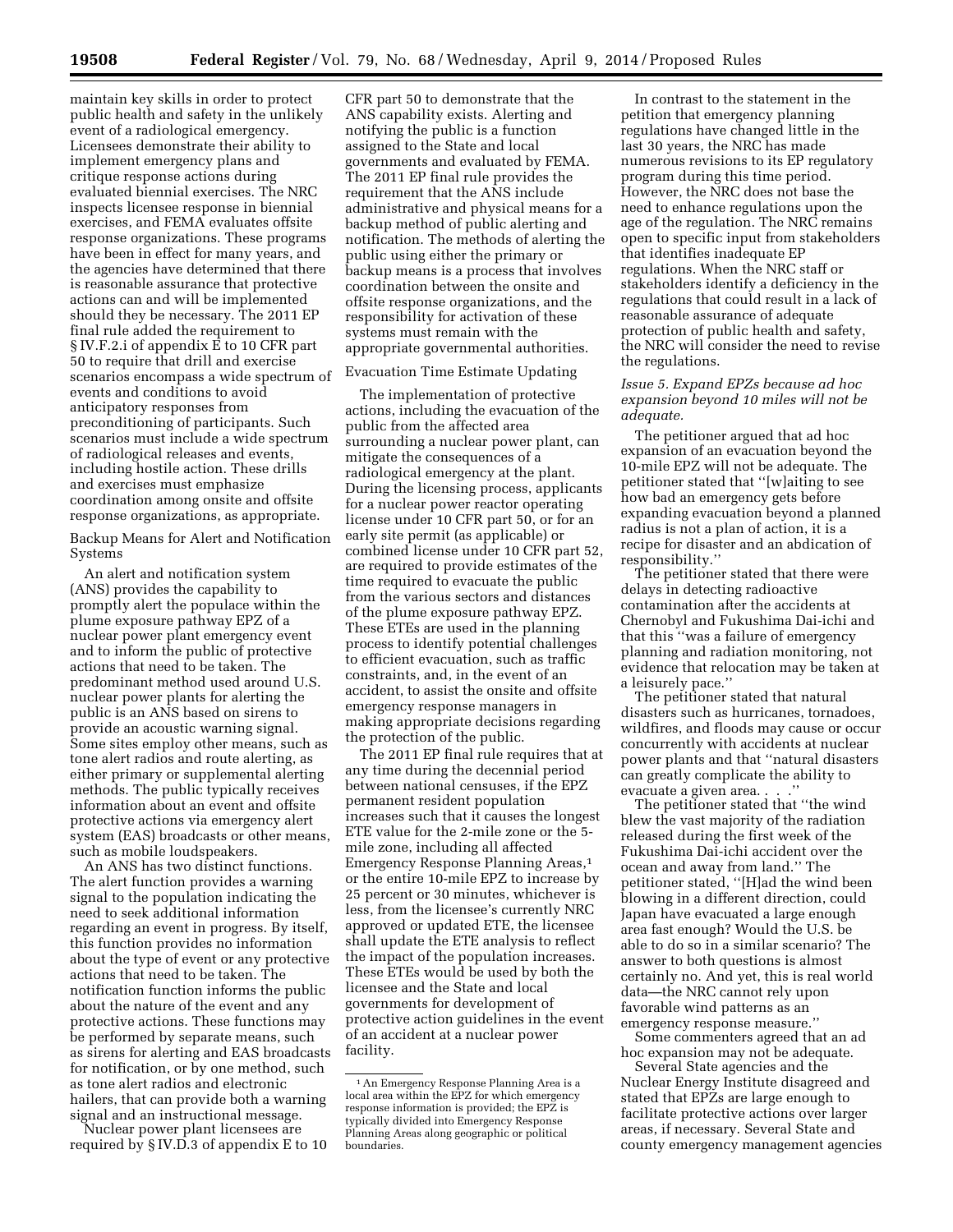stated that Federal policies after the September 11, 2001, attacks and Hurricane Katrina, such as the National Incident Management System (NIMS) and Incident Command System (ICS) all-hazards approach, have strengthened the ability to expand the response effort beyond the existing EPZs, if necessary.

## *NRC Response to Issue 5*

The NRC disagrees with the petitioner's assertions on this issue. As specified in 10 CFR 50.47(c)(2), two EPZs are established around each nuclear power plant. The technical basis for the EPZs is provided in NUREG– 0396. The first zone, the plume exposure pathway EPZ, establishes an area of approximately 10 miles in radius. Within the plume exposure pathway EPZ, detailed planning is required for the recommendation and implementation of protective actions such as sheltering in place or evacuation. The ingestion pathway EPZ has a radius of approximately 50 miles from the plant. Within this EPZ, detailed planning is required to address the potential need to interdict foodstuffs to prevent human exposure from ingestion of contaminated food and surface water. The NRC remains confident that the emergency preparedness programs in support of nuclear power plants provide an adequate level of protection of the public health and safety and that appropriate protective actions can and will be taken in the event of a radiological event at an existing nuclear power plant.

As stated previously, the NRC has studied evacuations within the United States (NUREG/CR–6864) and found that State and local governments are capable of protecting public health and safety through implementation of protective actions up to and including evacuations using both preplanned and ad hoc protective action decisionmaking.

Several large-scale evacuations were studied in NUREG/CR–6981, many of which were conducted in an ad hoc manner. The assessment of emergency response planning and implementation for large-scale evacuations affirmed that most of the lessons learned in the evacuations studied were anticipated by NRC and FEMA and were already addressed in existing planning and procedures within the NRC and FEMA framework.

Emergency preparedness within the EPZ is required to provide immediate response capability. This response would address those people most at risk (i.e., those closest to the nuclear power plant). Immediate protection of the EPZ

population allows additional time for implementation of ad hoc actions beyond the EPZ. As stated in NUREG– 0396:

[I]t was the consensus of the [NRC–EPA] Task Force that emergency plans could be based upon a generic distance out to which predetermined actions would provide dose savings for any such accidents. Beyond this generic distance it was concluded that actions could be taken on an ad hoc basis using the same considerations that went into the initial action determinations.

Additionally, emergency actions could be successfully carried out beyond the 10-mile EPZ for the following reasons:

• The 10-mile emergency planning basis establishes an infrastructure similar to that used by other offsite response organizations, such as police and fire departments. The infrastructure consists of emergency organizations, communications capabilities, training, and equipment that can be used in the event of an accident at a facility.

• Coordination is enhanced by the practice of having offsite response organizations, which include local, State, and Federal responders, participate in training exercises with the licensee. The studies cited previously noted a valuable contributor to effective evacuation implementation was participation in training and drills.

• The emergency notification equipment required by the NRC (10 CFR 50.47(b)(5)) for prompt notification of the public within the EPZ reaches beyond the plume exposure EPZ and current communications technology enhances this process.

In addition, State and local response agencies have improved their incident response plans and guidance following the events of September 11, 2001. The U.S. Department of Homeland Security (DHS) has issued guidance for Federal, State, and local response to emergencies which includes the National Response Framework, NIMS, and ICS. These guidance documents present a framework for use during an emergency that is scalable, is flexible, and allows for an adaptable coordinating structure.

The DHS policy and initiatives have provided another basis for implementing protective actions for nuclear power plant emergencies beyond the EPZ should they ever be necessary. State and local response organizations have recognized the possibility that actions may be warranted beyond the established EPZs and these issues have been included in drills and exercises. The development and implementation of NIMS and ICS under the National Response Framework enhances State and local

response capabilities through uniform and logical management of response resources to facilitate prompt and effective protective measures for all populations that may be affected. The NIMS and ICS programs are a comprehensive approach to incident management that provides a common operating picture and interoperability for communications and management of events. These programs are scalable, so the response can be expanded or contracted as dictated by the event, such as an expansion of protective actions beyond the EPZ during an event if warranted. This allows for all levels of government response organizations to work together efficiently for responding to emergencies, including an event involving a nuclear power reactor.

Every nuclear power plant licensee has an approved emergency plan that includes procedures for the necessary interactions with State and local authorities. These emergency plans are drilled and exercised on a regular basis and inspected during a biennial exercise (i.e., every 2 years) and include the integrated response of licensees, State and local responders, and decisionmakers. The licensee is required by 10 CFR 50.47(b)(5) to notify State and local authorities of the emergency status and by 10 CFR 50.47(b)(10) to make protective action recommendations. This requirement includes the need to evacuate areas beyond the EPZ should it be necessary. During biennial exercises, FEMA evaluates the ability of ORO decisionmakers to identify the need for protective actions.

The NRC notes that the requirement for a classification scheme for identification of emergencies in 10 CFR 50.47(b)(4) is anticipatory, which means that emergencies are declared before a radiological release takes place. Licensees must rapidly activate emergency organizations in response to emergency conditions and recommend protective actions in a timely manner. The NRC's regulations at 10 CFR 50.47(b)(9) also require timely assessment of radiological conditions in response to an accident. Additionally, State and local emergency response programs have radiological assessment capabilities independent of licensees' assessment resources. During a nuclear power plant emergency, the NRC expects that radiological assessment information would be obtained by licensees and OROs and made available to the NRC and to State and local response organizations.

The petition did not provide examples of evacuations within the U.S. that were unsuccessful and would cause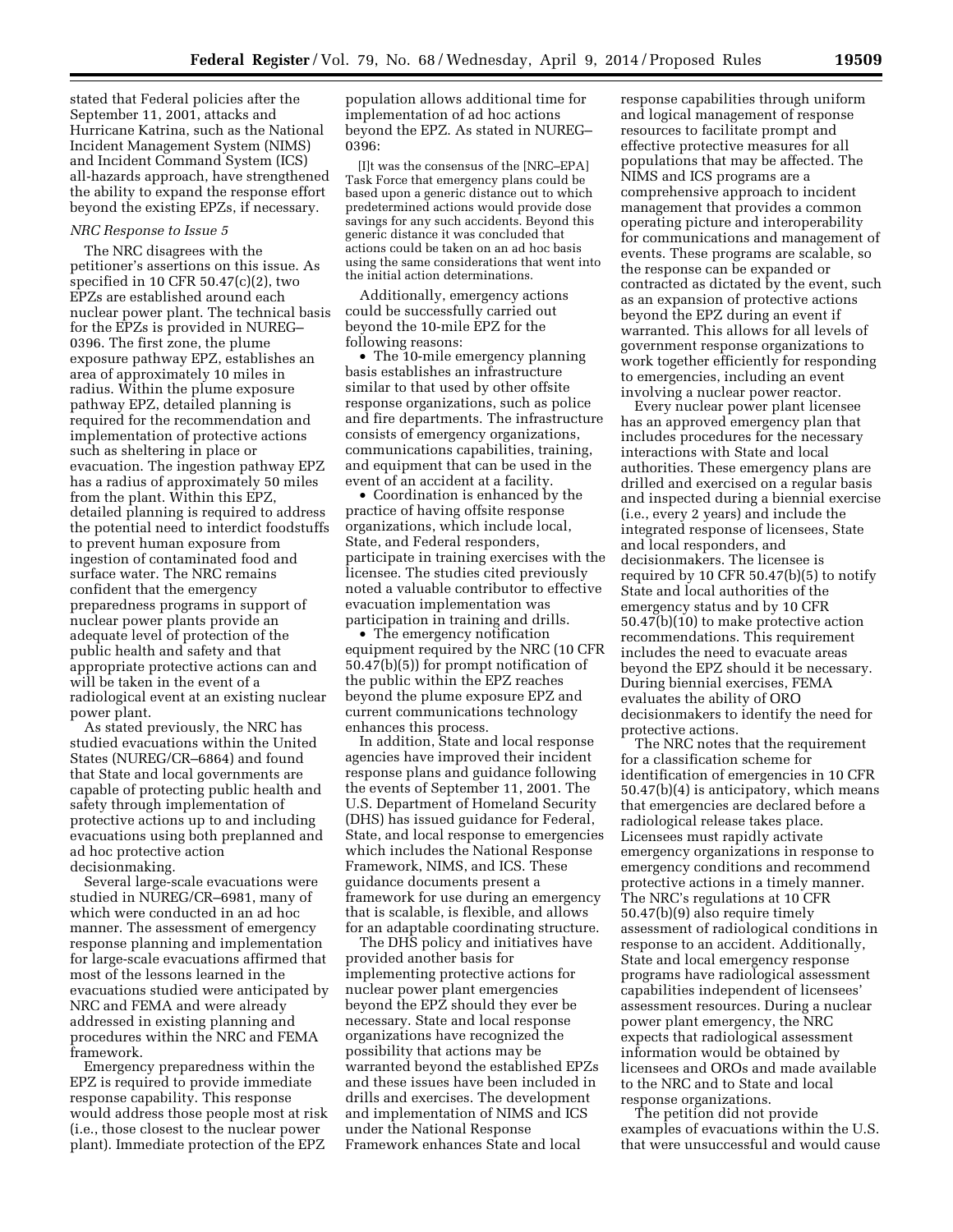the NRC to lose confidence in the ability of State and local authorities to implement protective actions for the public when necessary. The NRC studies show that State and local authorities are quite capable of protecting their citizens.

*Issue 6. Expand EPZs because current planning is inadequate for increased populations around many U.S. nuclear power plants.* 

The petition included ''significantly larger populations near many existing reactor sites'' in a list of several factors that have changed since the existing emergency planning regulations were promulgated.

The petitioner stated, ''Imagine the difficulties of using a 10 mile planning zone as the basis for a rapid expansion of the zone to 25 miles or more in a heavily urban area such as near Indian Point in New York, Limerick in Pennsylvania or many other existing reactor sites.''

Several commenters stated that populations living near some U.S. nuclear power plants have increased significantly since the plants were originally licensed, and stated that this is one of the reasons why current evacuation plans are insufficient.

# *NRC Response to Issue 6*

The NRC disagrees that current EP planning requirements are inadequate. The petition and commenters did not provide any evidence that an increase in a population is a reason to expand the EPZ. The Commission has previously stated that ''[t]hrough its standards and required exercises, the Commission ensures that existing plans are adequate throughout the life of any plant even in the face of changing demographics and other site-related factors'' (Denial of Petitions for Rulemaking, PRM–54–02 and PRM–54–03 (71 FR 74852; December 13, 2006)).

In the 2011 EP final rule, the NRC amended 10 CFR 50.47(b)(10) and § IV, ''Content of Emergency Plans,'' of appendix E to 10 CFR part 50 to require the periodic review and updating of ETEs. The NRC also published guidance (NUREG/CR–7002, ''Criteria for Development of Evacuation Time Estimate Studies,'' dated November 2011 (ADAMS Accession No. ML113010515)) to enhance the quality of ETEs. The population within EPZs varies broadly from a few thousand to over 270,000 people. However, even sites with large populations can achieve general public evacuation within about 10 hours. The data available from the ETEs show that large populations can be effectively evacuated. A review of the

evacuations studied in NUREG/CR– 6864 shows that effective evacuations of large numbers of people were routinely accomplished, including:

- Hurricane Floyd, 373,000 people (1999)
- Hurricane Andrew, 650,000 people (1992)
- Hurricane Georges, 1,500,000 people (1998)
- Centennial Olympic Park, 60,000 people (1996)
- World Trade Center, 300,000 people (2001)
- World Trade Center, 150,000 people (1993)
- The East Bay Hills Wildfire, 30,000 people (1991)

The NRC is not aware of data that would indicate that evacuation of larger populations cannot be accomplished in an effective manner. The data shows that OROs can accomplish large evacuations and this process is generally viewed as successful.

*Issue 7. Expand EPZs because the U.S. reactor fleet is aging and more vulnerable to the occurrence of accidents.* 

The petition included ''increasing age and vulnerability of operating reactors'' in a list of several factors that have changed since the existing emergency planning regulations were promulgated to conclude that aging U.S. reactors have a greater risk of an accident and require an expansion of EPZs.

Commenters claimed that aging reactors are more vulnerable to damage from earthquakes, aging concrete, human error, and Alloy 600 embrittlement.

One commenter specifically identified Indian Point Energy Center, Diablo Canyon Power Plant, and Vermont Yankee Nuclear Power Plant as reactors that are ''more antiquated or dangerously sited.''

# *NRC Response to Issue 7*

The NRC disagrees with the petitioner's assertion that aging U.S. reactors have a greater risk of an accident. Neither the petitioner nor the commenters provided support for their conclusions that aging reactors have a greater risk of an accident and are more vulnerable to damage from earthquakes, aging concrete, human error, and Alloy 600 embrittlement. Because the NRC's regulatory framework provides reasonable assurance of adequate protection of public health and safety over the lifetime of the reactors, EPZs do not need to be expanded due to the age of the reactors.

Each operating power reactor licensee is required to maintain its facility to

ensure that the safety-related functions of preventing and mitigating accidents are not compromised. The regulatory objective of the Maintenance Rule, found in 10 CFR 50.65, is to require licensee monitoring of the overall continuing effectiveness of its maintenance programs to ensure the following:

• Safety-related structures, systems, and components (SSC) and certain SSCs that are not safety-related are capable of performing their intended functions.

• For equipment that is not safetyrelated, failures will not occur that prevent the fulfillment of safety-related functions.

• Failures resulting in scrams and unnecessary actuations of safety-related systems are minimized.

The NRC provides reasonable assurance of adequate protection of public health and safety, in part, through the NRC's Reactor Oversight Process (ROP), in which the NRC ensures that an acceptable level of licensee performance is maintained. The ROP involves inspecting licensees, reviewing performance indicators (PI), evaluating PIs, assessing licensee performance, and taking appropriate regulatory actions to ensure compliance with the NRC's regulations. The ROP continuously assesses licensee performance using performance-based risk-informed baseline inspections and performance indicators reported by licensees. The ROP inspections seek to evaluate licensee performance by identifying degraded conditions and the deficient licensee performance that led to those degraded conditions. When risk-significant aging management performance issues are identified, the NRC will perform additional supplemental inspections to verify that appropriate corrective actions are taken to address recurrence of the issues and restore compliance with aging management programs. Less risksignificant licensee performance issues would typically be entered into the licensee's corrective action program and corrected by the licensee. In addition to inspection under the ROP, the NRC evaluates operating experience and trends regarding those issues important to safety, such as those associated with aging SSCs. Negative trends and significant inspection findings impacting safety would be addressed through enforcement, backfit, or rulemaking as appropriate.

The license renewal regulatory process requires that for SSCs that are safety-related, that could affect the performance of a safety-related function, or that are necessary to respond to specific events regulated by the NRC,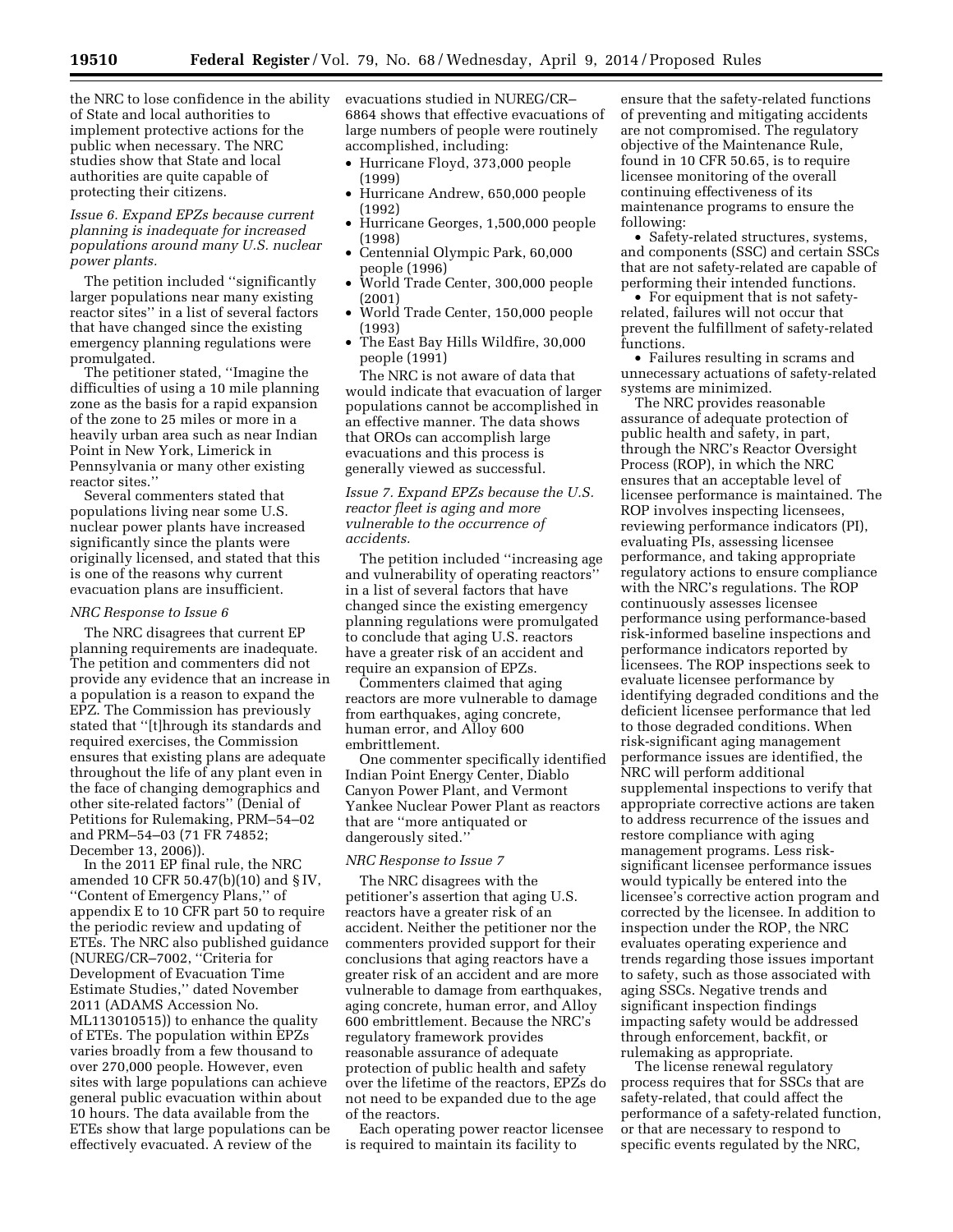aging management programs must be in place to manage the effects of aging. The implementation of the aging management programs ensures that SSCs retain the ability to perform their intended functions and that the licensee's current licensing basis, which has been shown to provide an acceptable level of safety, will be maintained in the renewal period.

The NRC's regulations in 10 CFR part 54, ''Requirements for Renewal of Operating Licenses for Nuclear Power Plants,'' require that each license renewal application contain technical information and evaluations about the different types of plant aging that might be encountered in the plant and how the licensee will manage or mitigate those aging effects. This information must be sufficiently detailed to permit the NRC to determine whether the effects of aging will be managed such that the plant can be operated during the period of extended operation without undue risk to the health and safety of the public. If the NRC can make this determination, it will renew the licensee's operating license and continue monitoring the licensee's operational performance throughout the renewal period.

## *Issue 8. Expand EPZs because risk from spent fuel pools is too high.*

The petitioner argued that the risk of accidents at spent fuel pools is too high to ignore and, therefore, the plume exposure pathway EPZ must be expanded to adequately protect the public. According to the petitioner, ''real-world experience,'' improved understanding of severe accident risks at nuclear spent fuel pools, and the fact that accidents could cause widespread contamination with highly radioactive materials prove that the 10-mile EPZ is inadequate. The petitioner referred to several papers to raise issues that describe the improved understanding of spent fuel pool severe accidents and their risks, including:

• The NRC has permitted highdensity storage in spent fuel pools in the absence of a geologic repository. Under accident conditions, including a loss of water in the pool, cooling of the spent fuel could be difficult or ineffective in the densely packed pool, which could result in a zirconium fire in the pool.

• Spent fuel pools contain a large amount of radioactive material with much more long-lived radioisotopes than in a reactor core. Therefore, spent fuel pool accidents could lead to larger releases of radioactive materials than accidents in a reactor core.

• Spent fuel pools are located outside of containment. Therefore, they are

more vulnerable than the reactor to natural disasters and terrorist attacks and have little to prevent a release to the environment.

The petitioner further stated that the Commission previously did not consider the effects of spent fuel pool failure as a source of severe accident consequences, but only considered containment and core failure in the previous denial of three similar petitions for rulemaking (*Citizens Task Force of Chapel Hill, et al.,* 32 NRC 281 (1990)). The petitioner stated that, given the information on how serious a threat spent fuel pool accidents are, continued failure to address the risks of spent fuel pool accidents is flawed.

Several commenters agreed with the petitioner and called for spent fuel to be moved as quickly as possible into hardened dry cask storage.

One State agency stated that the petitioner has some valid points regarding spent fuel, but that the utilities were forced into this situation due to inaction by various levels of government. The primary concern is that the health and safety of citizens is protected in the event of a release, regardless of the source.

The Nuclear Energy Institute stated that the petitioner's description of the damage to the Unit 3 spent fuel pool at Fukushima Dai-ichi is inaccurate. The Nuclear Energy Institute disagreed with the petitioner's arguments and stated that spent fuel pools are robust structures designed to withstand severe external events. The zirconium fire scenario has been studied extensively by the NRC for decades, according to the Nuclear Energy Institute, and the NRC has consistently concluded that the risk of such fires is extremely low. The Nuclear Energy Institute pointed out that the NRC issued an Order to further ensure that reliable spent fuel pool water level indications can be identified by trained personnel.

## *NRC Response to Issue 8*

The NRC disagrees with the petitioner's assertions on this issue. The NRC has previously evaluated one of the papers referenced by the petitioner, ''Reducing the Hazards from Stored Spent Power-Reactor Fuel in the United States,'' dated April 21, 2003, Robert Alvarez, et al., (published in the Science and Global Security, Spring 2003) and concluded that it fails to make the case for its central recommendation (''Fact Sheet: NRC Review of Paper on Reducing Hazards from Stored Spent Nuclear Fuel,'' dated August 20, 2003 (ADAMS Accession No. ML032320620)).

The NRC concludes that both spent fuel pools and dry casks provide adequate protection of public health and safety and the environment. After the September 11, 2001, terrorist attacks, the NRC issued Orders to plant operators requiring several measures aimed at mitigating the effects of a large fire, explosion, or accident that damages a spent fuel pool. These measures were intended to deal with the aftermath of a terrorist attack or plane crash; however, they would also be effective in responding to natural phenomena such as tornadoes, earthquakes, or tsunamis.

These mitigating measures include:

• Controlling the configuration of fuel assemblies in the pool to enhance the ability to keep the fuel cool and recover from damage to the pool.

• Establishing emergency spent fuel cooling capability.

• Staging emergency response equipment nearby so that it can be deployed quickly.

As an example of the ''real-world experience'' of spent fuel pool accidents, page 28 of the petition refers to a video uploaded to YouTube on October 18, 2011, that shows an underwater camera inspection by the Tokyo Electric Power Company (TEPCO). The petitioner speculated that the spent fuel pool at Fukushima Daiichi Unit 3 was essentially destroyed by the explosion of the Unit's reactor building, based on the video not showing intact fuel rods. Since the posting of that video, TEPCO has performed additional investigations and has confirmed that the spent fuel in the Fukushima Dai-ichi Unit 3 spent fuel pool remains intact and within the racks, as far as what could be seen by the underwater camera. See images from an underwater camera taken on October 11 and 12, 2012, as discussed in a TEPCO press conference on October 15, 2012. A handout from the press conference including the images is available at *[http://www.tepco.co.jp/en/](http://www.tepco.co.jp/en/nu/fukushima-np/images/handouts_121015_01-e.pdf) [nu/fukushima-np/images/handouts](http://www.tepco.co.jp/en/nu/fukushima-np/images/handouts_121015_01-e.pdf)*\_ *121015*\_*[01-e.pdf](http://www.tepco.co.jp/en/nu/fukushima-np/images/handouts_121015_01-e.pdf)*.

During the events at Fukushima Daiichi, responders did not have reliable instrumentation to determine the water levels in the spent fuel pools. This caused concerns that the pools may have boiled dry and damaged the fuel. Numerous attempts were made to refill the spent fuel pools, which diverted resources and attention from other efforts to respond to the event. Subsequent analysis determined that the water level in the Unit 4 spent fuel pool did not drop below the top of the stored fuel and no significant fuel damage occurred. The lack of information on the condition of spent fuel pools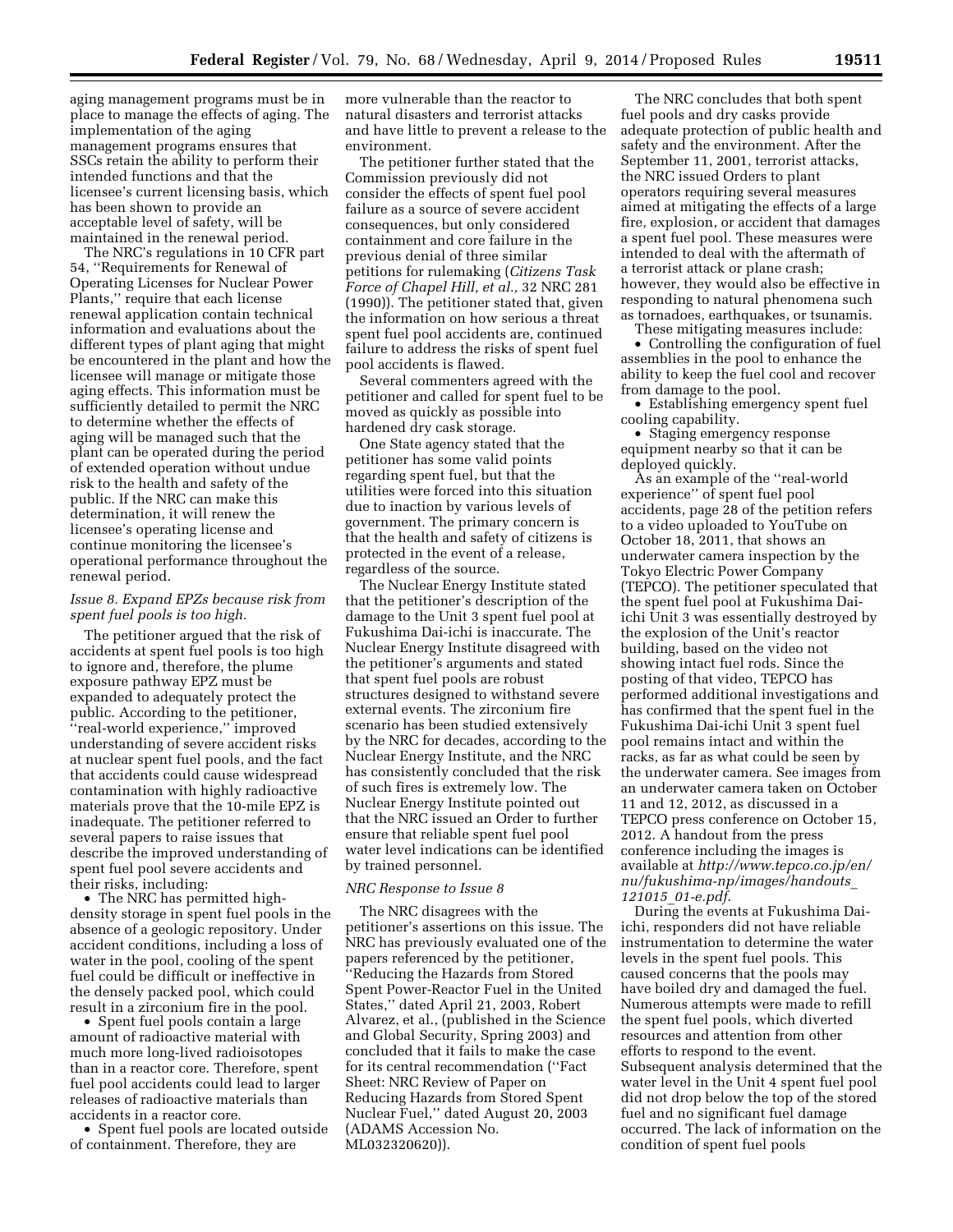contributed to a poor understanding of possible radiation releases and adversely impacted effective prioritization of emergency response actions by decisionmakers.

In the agency's review of the Fukushima Dai-ichi accident in the NTTF report, the NRC staff noted that the low likelihood of such events and the current mitigation capabilities at U.S. nuclear power plants allow the NRC to conclude that a sequence of events such as the Fukushima Dai-ichi accident is unlikely to occur in the United States. These events have not undermined the emergency preparedness assumptions or the basis for the size of the EPZs. Therefore, continued operation and continued licensing activities do not pose an imminent threat to public health and safety.

Current activities being undertaken by the NRC staff for the NTTF recommendations resulting from the Fukushima Dai-ichi event are addressing the issue of additional requirements, including developing, implementing, and maintaining guidance and strategies to maintain or restore spent fuel pool cooling in the event of a beyond-design-basis external event such as a natural disaster (Order EA–12–049, ''Order Modifying Licenses with Regard to Requirements for Mitigation Strategies for Beyond-Design-Basis External Events,'' dated March 12, 2012 (ADAMS Accession No. ML12054A736)).

The NRC issued Order EA–12–051, ''Order Modifying Licenses with Regard to Reliable Spent Fuel Pool Instrumentation,'' dated March 12, 2012 (ADAMS Accession No. ML12054A682), which required all power reactor licensees and holders of construction permits, in active or deferred status, to implement measures to ensure that reliable spent fuel pool water level indications can be identified by trained personnel. Specifically, personnel must be capable of identifying: (1) The level that is adequate to support operation of the normal fuel pool cooling system, (2) the level that is adequate to provide substantial radiation shielding for a person standing on the spent fuel pool operating deck, and (3) the level where fuel remains covered and at which actions to implement make-up water addition should no longer be deferred. As noted in the Order, full implementation must be completed no later than two refueling cycles after the licensee's submittal of an overall integrated plan or December 31, 2016, whichever comes first. Construction permit holders must complete full implementation prior to issuance of an

operating license and combined operating license holders must complete full implementation prior to initial fuel load.

The NRC staff completed a spent fuel pool risk study in 2001 (NUREG–1738, ''Technical Study of Spent Fuel Pool Accident Risk at Decommissioning Nuclear Power Plants,'' dated February 28, 2001 (ADAMS Accession No. ML010430066)) in which the risk of spent fuel severe accidents was evaluated and found to be low and well within the Commission's safety goals outlined in its Policy Statement on Safety Goals for the Operation of Nuclear Power Plants (51 FR 28044; August 4, 1986. Correction published on August 21, 1986 (51 FR 30028)). The NRC staff published a report in October 2013 with a similar conclusion that storage of spent fuel in a high-density configuration in spent fuel pools is safe and that the risk of an accident resulting from the beyond-design-basis seismic event analyzed is low (''Consequence Study of a Beyond-Design-Basis Earthquake Affecting the Spent Fuel Pool for a U.S. Mark I Boiling Water Reactor,'' dated October 2013 (ADAMS Accession No. ML13256A342)). In addition, the NRC staff is embarking on a full-scope site Level 3 PRA project, which will evaluate the severe accident risks at a currently operating multi-unit reactor site, including the risk from a spent fuel pool accident. The insights from this study may be a useful input to inform or enhance regulatory decisionmaking, potentially including emergency preparedness requirements, as described in SECY–12–0123, ''Update on Staff Plans to Apply the Full-Scope Site Level 3 PRA Project Results to the NRC's Regulatory Framework,'' dated September 13, 2012 (ADAMS Accession No. ML12202B170).

The NRC has concluded that the risk from spent fuel pools is low and this petition presented no new information related to spent fuel pools for a basis to expand EPZs.

# *Issue 9. Emergency planning regulations must be strengthened because there are significant concerns related to pressure suppression containments.*

The petitioner argued that there are significant concerns related to pressure suppression containments, such as the General Electric (GE) Mark I containment that was used at five of the units at Fukushima Dai-ichi, and, therefore, emergency planning regulations must be strengthened to adequately protect the public. The petitioner cited the accidents at Three Mile Island, Chernobyl, and Fukushima Dai-ichi to show that hydrogen

explosions, pressure spikes, and containment failures have occurred, resulting in releases of radioactive materials. The petitioner pointed out that there are 23 operational nuclear power reactors with GE Mark I containments in the United States. The petitioner claimed that they are susceptible to failure in the event of a hydrogen explosion and that there has been much scrutiny and criticism of their design flaws. The petitioner stated that the ''NRC can no longer dismiss the reality of devastating nuclear accidents based on supposedly superior U.S. reactor designs.'' The petitioner stated that, given the history of nuclear power, the NRC must assume, at least for emergency planning purposes, that devastating nuclear accidents will occur in the United States.

One commenter stated that the Mark I containment is a flawed design. Specifically, the commenter stated that the problem of overpressure in the torus must be addressed and that valves to allow manual release of pressure are not sufficient.

# *NRC Response to Issue 9*

The NRC disagrees with the petitioner's assertions on this issue. The petitioner is correct that there were lessons to be learned from the accident at Fukushima Dai-ichi related to pressure suppression containments. These lessons and NRC follow-up actions are summarized in the following paragraphs. In light of these actions, the NRC disagrees that concerns related to pressure suppression containments support the petitioner's position that the NRC's EP regulations need to be revised or its overall conclusion that EPZs must be expanded. The petitioner asked that the NRC *assume* that a radiological release from containment will occur. Instead, the NRC has taken steps to enhance the performance of these containments in response to the Fukushima Dai-ichi accident, as noted in the following paragraphs.

The events at Fukushima Dai-ichi highlight the possibility that extreme natural phenomena could challenge the defense-in-depth layers for accident prevention, mitigation, and emergency preparedness. At Fukushima Dai-ichi, a variety of challenges significantly hindered attempts by the responders to preclude core damage and containment failure. The operators were unable to successfully operate the containment venting system early in the event. The inability to reduce containment pressure inhibited efforts to cool the reactor core. If additional backup or alternate sources of power had been available to operate the containment venting system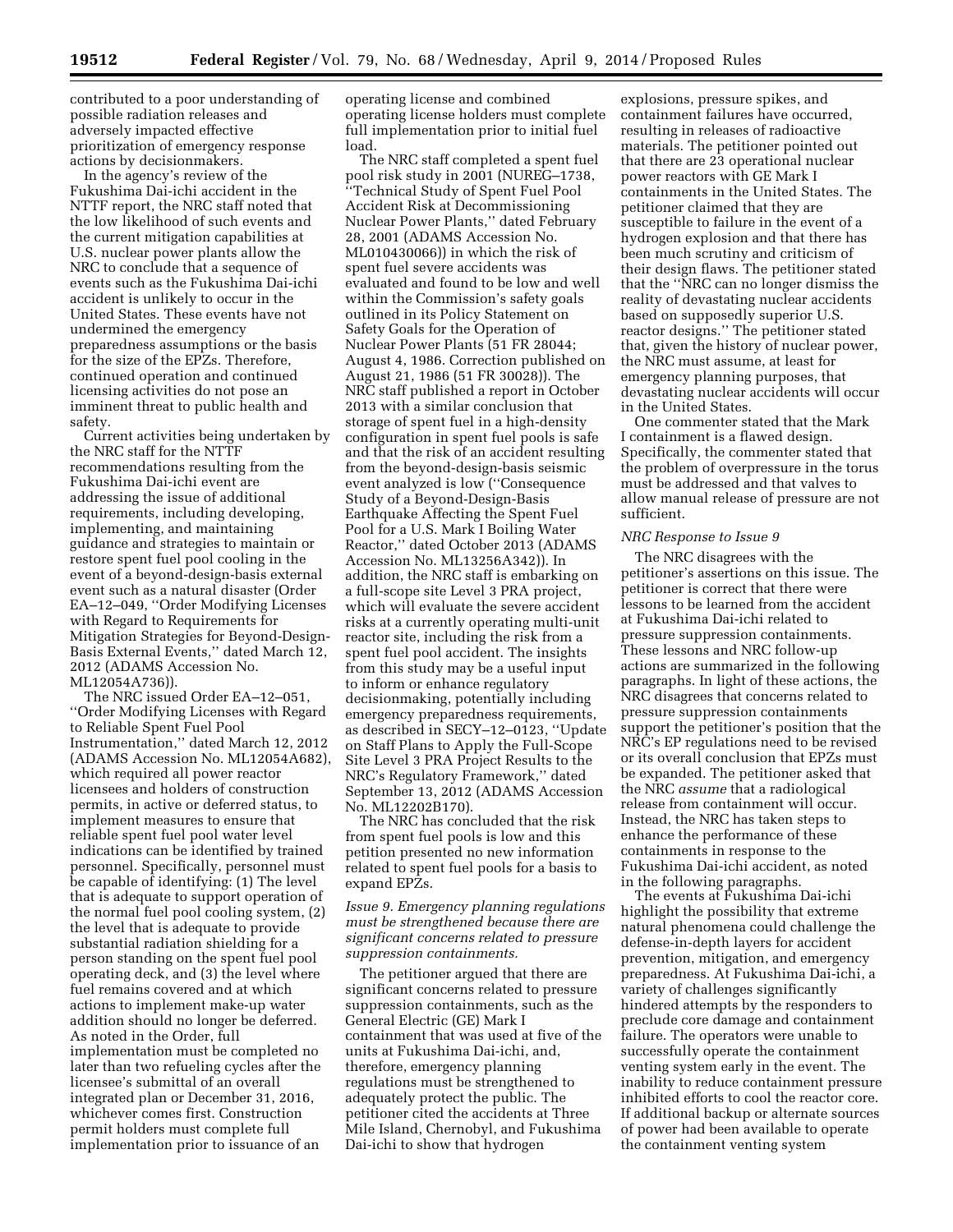remotely, or if certain valves had been more accessible for manual operation, the operators at Fukushima Dai-ichi may have been able to depressurize the containment earlier. This, in turn, could have allowed operators to implement strategies using low-pressure water sources that may have limited or prevented damage to the reactor core. Thus, the events at Fukushima Dai-ichi demonstrate that reliable hardened vents at BWR facilities with Mark I and Mark II containment designs are important to maintain core and containment cooling.

Based on these lessons learned, the NRC issued Order EA–13–109, ''Order Modifying Licenses with Regard to Reliable Hardened Containment Vents Capable of Operation under Severe Accident Conditions,'' dated June 6, 2013 (ADAMS Accession No. ML13143A334), which required all BWR licensees with Mark I and Mark II containment designs to have a reliable, severe accident capable hardened vent to assist in the removal of decay heat and maintain control of containment pressure within acceptable limits following an event that results in the loss of active containment heat removal capability such as an extended loss of electrical power. The hardened vent system must be accessible and functional under a range of plant conditions, including severe accident conditions, extended loss of electrical power, and inadequate containment cooling. As noted in the Order, full implementation must be completed no later than startup from the first refueling outage that begins after June 30, 2017, or June 30, 2019, whichever comes first.

The events at Fukushima Dai-ichi have not undermined the emergency preparedness assumptions or the basis for the size of the EPZs. Therefore, continued operation and continued licensing activities do not pose an imminent threat to public health and safety.

# *Issue 10. Expand EPZs because expansion is supported by the current improved understanding of the health effects of radiation.*

The petitioner claimed that improved understanding of the health effects of radiation indicates that greater consideration should be given to the effects of the release of radiation. In particular, the petitioner referred to the National Academies Biological Effects of Ionizing Radiation VII report, ''Health Risks from Exposure to Low Levels of Ionizing Radiation'' (2006) (BEIR VII report), as ''confirming that any exposure to radiation—including background radiation—increases a

person's risk of developing cancer.'' The BEIR VII report is available online from the National Academies Press at *<http://www.nap.edu>*.

The petitioner took issue with the emergency response goal of preventing exposure above 5 rem/year as the basis for the EPA Protective Action Guides, as cited in the NRC's denial of a petition for rulemaking for emergency preparedness submitted previously by the Citizens Task Force of Chapel Hill (55 FR 5603; February 16, 1990). The petitioner stated that according to the BEIR VII report, this level of exposure would cause cancer in more than 1 in 50 female children and that this is a hopelessly outdated and politically indefensible policy.

The petitioner stated that the BEIR VII report clarifies that women and children are much more susceptible to radiation exposure than the ''average man'' 2 and regulations should protect the most vulnerable members of the population.

The petitioner also stated that emergency response programs should be designed such that exposure limits during an emergency should not be higher than the annual exposure limits under non-emergency conditions.

The petitioner's discussion on the improved understanding of the health effects of radiation was provided as support to the proposed upgrades to emergency planning standards, which requested changes to the areas for the plume exposure EPZ and ingestion exposure pathway EPZ and to the emergency exercise requirements. No changes were proposed to the EPA PAGs themselves.

Many commenters agreed with the opinion expressed in the petition that the improved understanding of the health effects of radiation support expanding the EPZs.

## *NRC Response to Issue 10*

The NRC disagrees that these studies warrant expansion of the EPZs. The NRC agrees that it is appropriate to continually review these and other studies of radiation effects to ensure continued adequate protection of public health and safety. The NRC staff reviewed the BEIR VII report and provided an information paper, SECY– 05–0202, ''Staff Review of the National

Academies Study of the Health Risks from Exposure to Low Levels of Ionizing Radiation (BEIR VII),'' dated October 29, 2005 (ADAMS Accession No. ML052640532), to the Commission regarding the potential implications of the report for NRC regulations. The NRC staff concluded that ''none of the findings in the BEIR VII report warrant initiating immediate change to NRC regulations or Federal Guidance.'' In the BEIR VII report, the National Academies concluded that current scientific evidence is consistent with the hypothesis that there is a linear, nothreshold dose response relationship between exposure to ionizing radiation and the development of cancer in humans. The Commission's regulations regarding radiation protection are based on this linear, no-threshold assumption. As stated in SECY–12–0064, ''Recommendations for Policy and Technical Direction to Revise Radiation Protection Regulations and Guidance,'' dated April 25, 2012 (ADAMS Accession No. ML121020108), the NRC staff found that the International Commission on Radiological Protection (ICRP) concluded that a linear, nothreshold approach remained a prudent basis for practical purposes of radiation protection. The same conclusion has been drawn by the National Academy of Sciences in the BEIR VII report, the UNSCEAR, and the National Council on Radiation Protection and Measurements report.

The ICRP Publication 103, ''The 2007 Recommendations of the International Commission on Radiological Protection'' (December 2007), contained the revised recommendations for a system of radiological protection, which reflect an evolution from the previous recommendations contained in ICRP Publication 60 in 1990 and in ICRP Publication 26 in 1977. These publications are available for purchase online through the publisher at *[http://](http://www.icrp.org/publications.asp) [www.icrp.org/publications.asp.](http://www.icrp.org/publications.asp)* The ICRP makes recommendations on such topics as the quantities used in radiological protection, biological effects of radiation, principles of radiation protection, dose limits, and optimization. The ICRP recommendations are generally used to inform radiation protection policy or regulations by pertinent governmental or international agencies, and their development has been discussed with many international and national organizations with an interest in radiological protection. In SECY–12– 0064, the NRC staff provided the Commission with a notation vote paper that discusses the history of radiation

<sup>2</sup>The petition's use of the term ''average man'' is interpreted to refer to ''reference man,'' which is defined as a person with the anatomical and physiological characteristics of an average individual that is used in calculations assessing internal dose (also may be called ''standard man''). See also the International Commission on Radiological Protection Publication 23 (1975). This publication is available for purchase online through the publisher at *[http://www.icrp.org/](http://www.icrp.org/publications.asp) [publications.asp.](http://www.icrp.org/publications.asp)*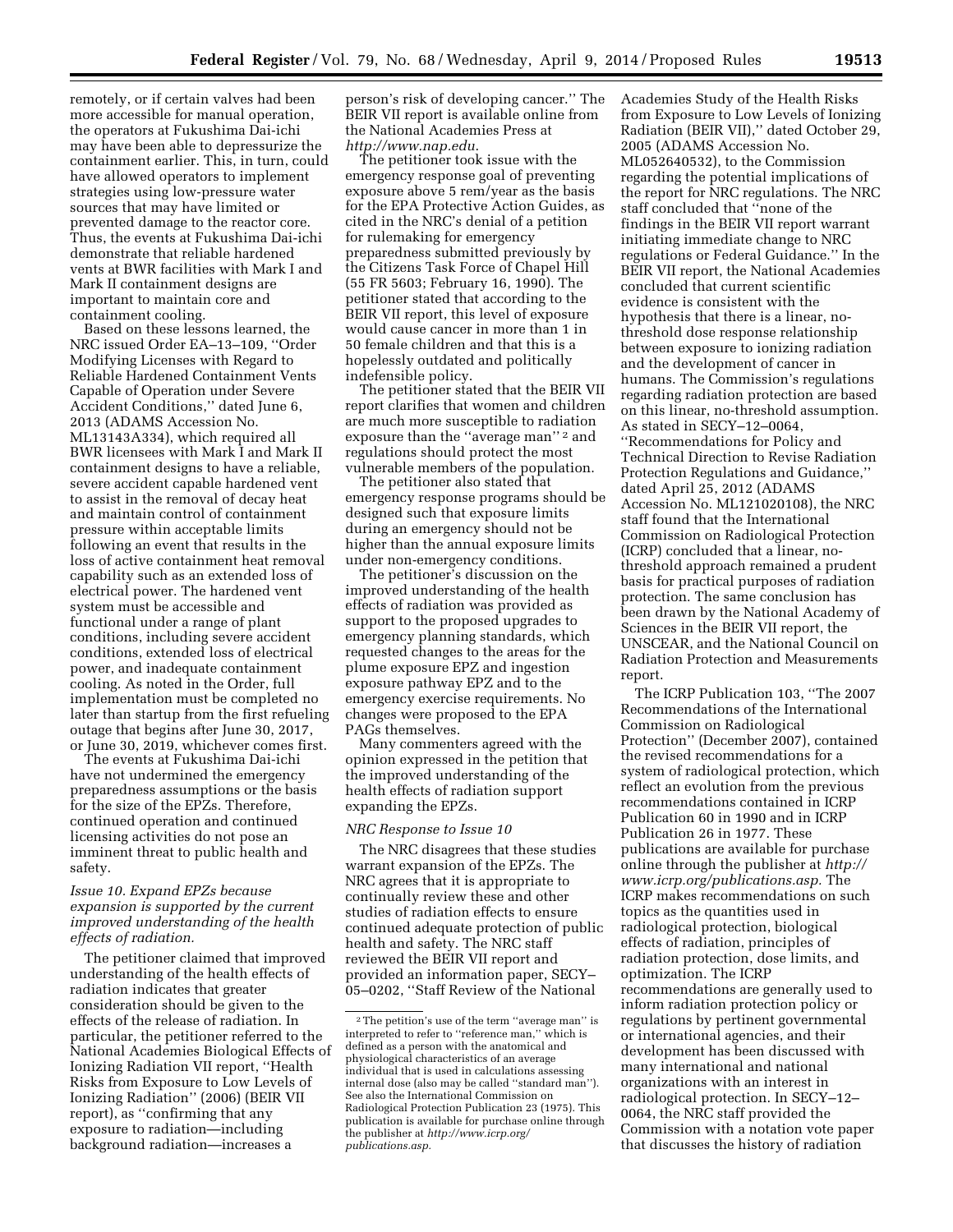protection recommendations and regulations and the ICRP's 2007 recommendations and their impact on evaluating radiation risk. The paper also discusses the NRC staff's evaluation of information in the BEIR VII report, referenced by the petitioner. SECY–12– 0064 provided the Commission with options on whether to revise the dosimetry basis of appendix I to 10 CFR part 50 design objective and guidance and 10 CFR part 20 based on the ICRP 2007 recommendations. The NRC staff recommended the option of developing the regulatory basis for a revision of certain provisions of 10 CFR part 20 occupational dose limits and initiating the parallel development of the regulatory basis for revision of appendix I to 10 CFR part 50 to align with the update of 10 CFR part 20 and to address the unique set of issues that are not directly connected with 10 CFR part 20.

The Commission issued its SRM for SECY–12–0064 on December 17, 2012 (SRM–SECY–12–0064, ''Recommendations for Policy and Technical Direction to Revise Radiation Protection Regulations and Guidance'' (ADAMS Accession No. ML12352A133)). In the SRM, the Commission approved in part the NRC staff's recommendations for development of the regulatory basis for a revision to 10 CFR part 20 and parallel alignment of appendix I to 10 CFR part 50 with the most recent methodology and terminology for dose assessment. The Commission also directed the NRC staff to continue discussions with stakeholders on alternative approaches to deal with individual protection at or near the current dose limit.

In SECY–05–0202, the NRC staff also discussed the potential influence of gender on radiation sensitivity as an issue that may warrant additional consideration, and stated that the NRC staff will continue to monitor the issue as the ICRP finalizes its new radiation protection recommendations. The 2007 recommendations in ICRP Publication 103 considered gender- and age-related sensitivity to radiation (e.g., in the development of revised age-averaged and sex-averaged tissue weighting factors) and will be one source of information that the NRC staff considers in development of the regulatory basis for rulemaking, as discussed in SECY– 12–0064.

The petitioner stated that the emergency response goal is to prevent exposures to 5 rem/year. This is a misinterpretation of the basis for emergency response planning requirements, including the PAGs. It states on page III–3 of NUREG–0396 that for a very large release of radioactive

material, the principal emergency response planning basis goal is to prevent serious adverse health effects to individuals. To accomplish this goal, the longer term objective of the PAGs, as stated in Section 4.2.1 of the 1992 EPA PAG Manual (EPA–400–R092–001, ''Manual of Protective Action Guides and Protective Actions for Nuclear Incidents,'' U.S. Environmental Protection Agency, dated May 1992 (*[http://www.epa.gov/radiation/docs/er/](http://www.epa.gov/radiation/docs/er/400-r-92-001.pdf) [400-r-92-001.pdf](http://www.epa.gov/radiation/docs/er/400-r-92-001.pdf)*)), is that the cumulative dose to an individual over 50 years will not exceed 5 rem. In March 2013, the EPA published a draft revised PAG Manual for interim use and public comment (*[http://www.epa.gov/](http://www.epa.gov/radiation/docs/er/pag-manual-interim-public-comment-4-2-2013.pdf) [radiation/docs/er/pag-manual-interim](http://www.epa.gov/radiation/docs/er/pag-manual-interim-public-comment-4-2-2013.pdf)[public-comment-4-2-2013.pdf](http://www.epa.gov/radiation/docs/er/pag-manual-interim-public-comment-4-2-2013.pdf)*). In the 2013 EPA PAG Manual, the EPA proposes to remove the intermediate phase PAG of 5 rem over 50 years to avoid confusion with long-term cleanup. The longer-term objective of the PAGs to ensure that doses in any single year after the first will not exceed 0.5 rem remains the same as previously in the 1992 EPA PAG Manual.

It should be noted that a PAG is not a regulatory limit or an acceptable dose, but is instead, ''the projected dose to reference man, or other defined individual, from an unplanned release of radioactive material at which a specific protective action to reduce or avoid that dose is recommended'' (1992 EPA PAG Manual, Section 1.0). The petitioner questioned the Commission's previous denial of petitions for rulemaking, under dockets PRM–50–31, PRM–50–45, and PRM–50–46, to make changes to the emergency preparedness regulations (55 FR 5603; February 16, 1990). As a basis for its denial, the Commission referred to NUREG–0396, which clarifies that PAGs represent trigger or initiation levels proposed as guidance to be used as the basis for taking action to minimize impact on individuals. In other words, a PAG is ''the projected dose . . . from an unplanned release of radioactive material at which a specific protective action to reduce or avoid that dose is recommended'' (1992 EPA PAG Manual, Section 1.0). It states on page III–11 of NUREG–0396:

This does not mean, however, that doses above PAG levels can be prevented or that emergency response plans should have as their objective preventing doses above PAG levels. Furthermore, PAGs represent only trigger levels and are not intended to represent acceptable dose levels. PAGs are tools to be used as a decision aid in the actual response situation.

The currently used PAGs for the early phase of the incident recommend

evacuation (or sheltering in certain cases) at a projected dose of 1 rem total effective dose equivalent (TEDE) and administration of stable iodine (e.g., potassium iodide (KI)) at a projected dose of 25 rem committed dose equivalent to the thyroid. The dose is calculated from the estimated atmospheric release. These values are taken from the 1992 EPA PAG Manual. In the 2013 EPA PAG Manual, the EPA proposes to change the early phase PAG for supplementary administration of KI to a projected dose of 5 rem to the child thyroid. In planning, the ''early phase'' of a nuclear incident is usually assumed to last for four days for dose projection purposes. This definition of the early phase is intended to coincide with the event initiation and primary release when evacuation or KI administration may be warranted. Exposure to deposited materials after four days can be addressed through other protective measures, such as relocation, if warranted.

The ''intermediate phase'' is defined as the period beginning after the source and releases have been brought under control and environmental measurements are available for use as a basis for protective actions decisions. The intermediate phase ends when the protective actions are terminated. The intermediate phase may overlap both the early and the late (or ''recovery'') phases. For the intermediate phase, there are EPA PAGs for deposited radioactive materials, where the major relevant protective action is relocation. Dose to persons not relocated and in lesser contaminated areas may be reduced by decontamination and spending more time in low exposure rate areas, such as indoors. There are also PAGs published by the U.S. Food and Drug Administration for food and water. The 1992 EPA PAG Manual states that the intermediate phase PAGs for deposited radioactive materials should be considered mandatory only for use in planning. During an incident, responsible officials will need to exercise their professional judgment in the implementation of protective actions because of unanticipated local conditions.

As explained in the 1992 EPA PAG Manual, the PAGs for the intermediate phase of the incident recommend relocation of the general population at a projected dose greater than or equal to 2 rem TEDE and application of simple dose reduction techniques at a projected dose less than 2 rem TEDE. The projected dose is due to inhalation of resuspended materials, from exposure or intake during the first year, and is the dose that would be received without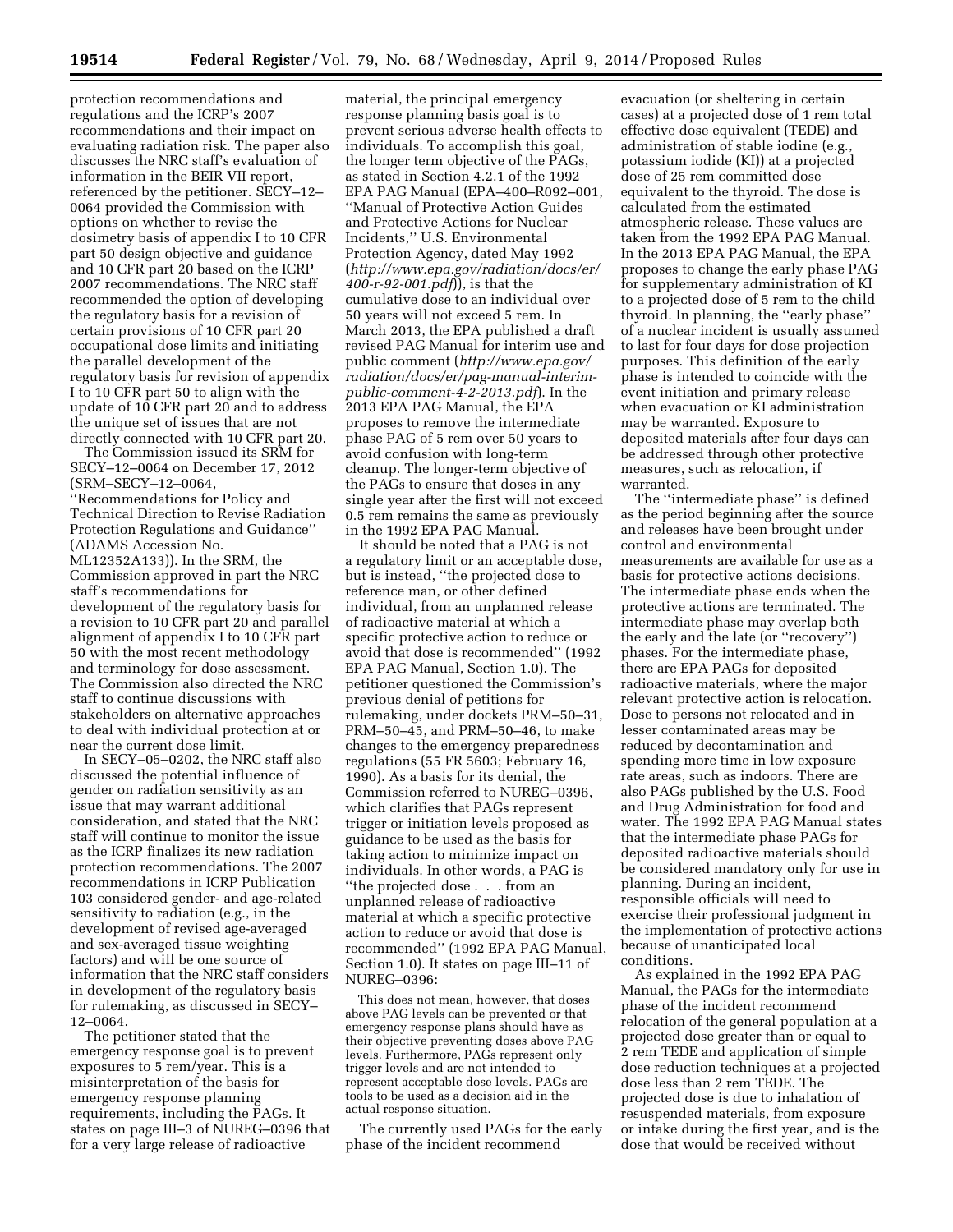shielding from structures or application of dose reduction techniques. The 1992 EPA PAG Manual states that the objective of these PAGs is to assure that doses in any single year after the first year will not exceed 0.5 rem and that the cumulative dose over 50 years (including the first and second years) will not exceed 5 rem. In the 2013 EPA PAG Manual, the EPA proposes to remove the intermediate phase PAG of 5 rem over 50 years to avoid confusion with long-term cleanup. The longerterm objective of the PAGs to ensure that doses in any single year after the first will not exceed 0.5 rem remains.

The petitioner stated that emergency response programs should be designed to protect against radiation levels that would exceed annual exposure limits. The NRC disagrees with the petitioner's assertions on this issue. The PAGs are established for implementing public protective actions to minimize health effects following a low probability severe accident that releases radioactive material to the environment in an uncontrolled, acute manner. The considerations that establish such PAGs differ significantly from the considerations associated with establishing radiation protection standards for routine (i.e., high probability) controlled releases of radioactive material to the environment. In establishing the PAGs for emergency conditions, the EPA followed the principle that the risk to health from a protective action should not itself exceed the risk to health from the dose that would be averted. Using a PAG based on the lower magnitude radiation protection standards could place the public in the situations where the risk of the protective action is greater than the benefit obtained from taking the action. Appendix B, ''Risks to Health from Radiation Doses That May Result from Nuclear Incidents,'' and Appendix C, ''Protective Action Guides for the Early Phase: Supporting Information,'' of the 1992 EPA PAG Manual describe in detail the EPA's bases and rationale for the PAGs.

The rationale for the 10-mile distance for the plume exposure EPZ and the 50 mile ingestion exposure pathway EPZ is provided in NUREG–0396, which was based on a full spectrum of accidents and corresponding consequences, taking probability into consideration. It is stated in NUREG–0396 that emergency response plans should be useful for responding to any accident that would result in offsite doses in excess of the PAGs. The early phase PAG ranges as published at that time were used in the determination of the plume exposure EPZ distance: Projected doses per

accident of 1–5 rem to the whole body and 5–25 rem to the thyroid.

The NRC has more recent data on reactor accident consequences and risks in the SOARCA study, has completed a spent fuel pool accident consequence study, and has embarked on a full-scope site Level 3 PRA project. In SECY–12– 0123, the NRC staff specifically states that insights from the Level 3 PRA project could inform the process for evaluating the potential impact that a multi-unit accident (or an accident involving spent fuel) may have on the efficacy of the EPZ in protecting public health and safety. Insights gained from the Level 3 PRA project are expected to include radiological source term characterization to support determination as to whether the EPZ size and response timing remains protective of public health and safety in response to severe accidents.

## *Issue 11. Expand EPZs because radiation does not stop at an EPZ boundary.*

Several commenters stated that radioactive contamination would not stop at an EPZ boundary. One commenter stated that airborne radiation plumes from past releases including Chelyabinsk, Seversk, Chernobyl, Three Mile Island, and Fukushima Dai-ichi have not stopped 10 miles from the reactor site. Therefore, 10-mile EPZs need to be enlarged to provide adequate protection of the public health and safety beyond 10 miles from the plant.

#### *NRC Response to Issue 11*

The NRC agrees that in the event of a radioactive release the plume might not stop at the 10-mile EPZ boundary. However, the NRC disagrees with the commenter that this requires expansion of the EPZ. As stated previously, the basis for the EPZ is that it provides a substantial basis for the expansion of emergency response beyond the EPZ should that prove to be necessary. The competence of State and local authorities to implement protective measures for the public (as described in NUREG/CR–6864 and NUREG/CR– 6981) has also been discussed previously in response to Issues 5 and 6. Additionally, the DHS has provided several documents that guide Federal, State, and local response efforts should they be required for an event at a licensee facility. These documents include FEMA's National Response Framework, NIMS, and ICS, which were established by Homeland Security Presidential Directive/HSPD–5— Management of Domestic Incidents on February 28, 2003. These programs

present a framework for use in an emergency that is scalable, is flexible, and allows for an adaptable coordinating structure. The DHS has achieved near universal acceptance of the National Response Framework at the Federal, State, and local levels in the United States. The supporting systems, NIMS and ICS, are implemented daily in response to routine emergencies nationwide, such as response to hazardous material spills and fires.

In addition to the DHS guidelines that are used by offsite response organizations, the current requirements for the 10-mile planning basis used by licensees establish an infrastructure consisting of emergency organizations, communications capabilities, training, and equipment that are similar to other normal community emergency organizations, such as police and fire departments that can be used in the event of an accident at the facility. The DHS guidance and the process it outlines would support ORO efforts to implement protective actions beyond the plume exposure pathway EPZ if conditions warranted them.

# *Issue 12. Expand EPZs because current regulations do not provide adequate protection. Amending the regulations as requested in the petition would more likely provide adequate protection.*

Many commenters agreed with the petitioner that the current emergency planning regulations do not provide adequate protection of the public health and safety and are outdated. Several commenters stated that one of the lessons that should be learned from Fukushima Dai-ichi is that the NRC's current emergency planning regulations are inadequate. One commenter stated that while Japan and Germany are closing their nuclear power plants, the United States continues building new ones despite having outdated and inadequate emergency planning regulations. Some comments stated that shadow evacuations occurred after the accidents at Fukushima Dai-ichi and Three Mile Island and would be a problem for any future evacuation. Some commenters stated that geography, roadways, bridges, traffic patterns, and other site-specific features would make evacuation in an emergency difficult or impossible.

The Nuclear Energy Institute disagreed with the petitioner and argued that the September 11, 2001, attacks and the accidents at Chernobyl and Fukushima Dai-ichi do not show that the current 10- and 50-mile EPZs are inadequate. The Nuclear Energy Institute and several emergency management agencies stated that the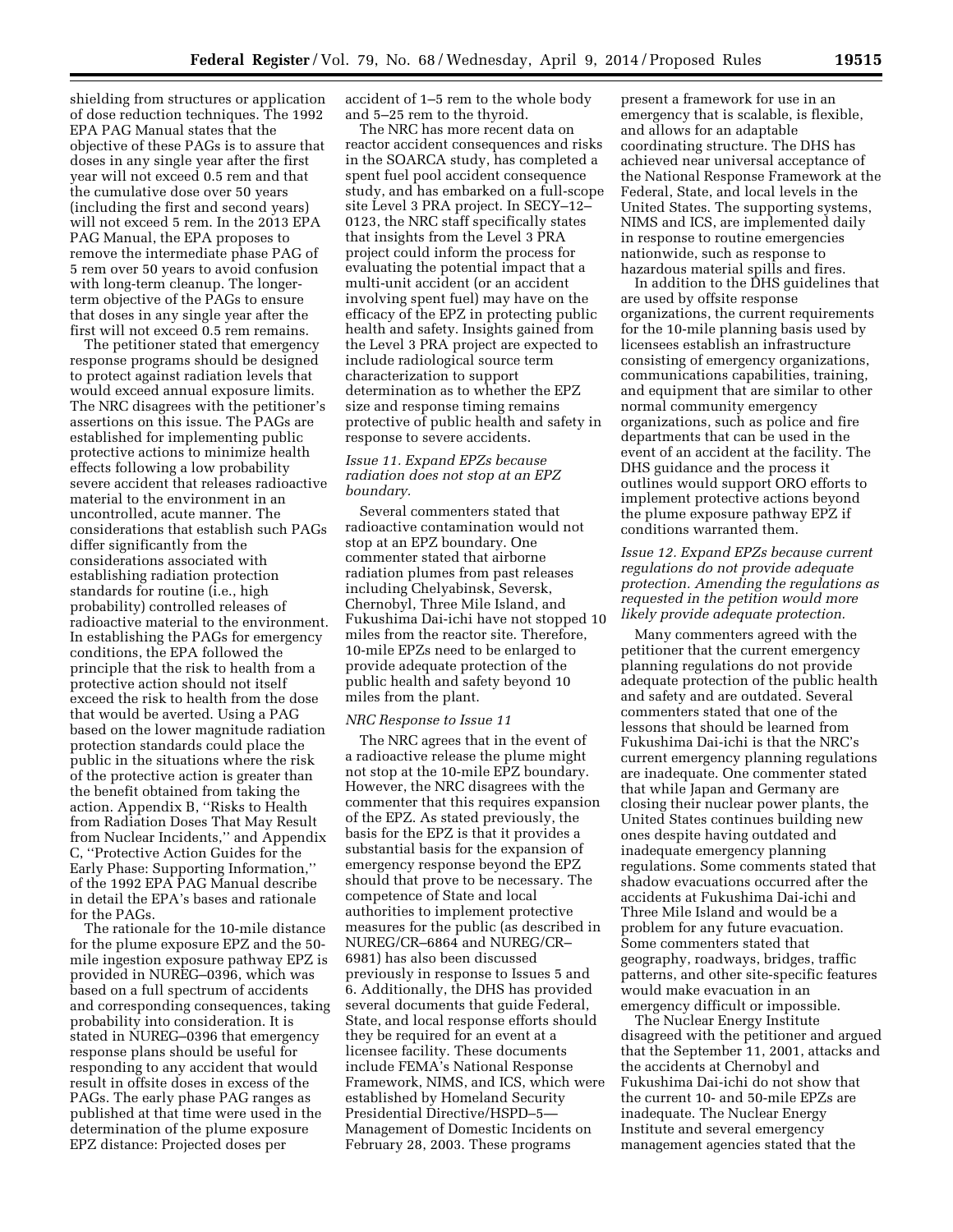existing EPZs are based on a conservative analysis of a wide range of accident consequences and continue to provide assurance that adequate protective measures can and will be taken in the event of an emergency.

## *NRC Response to Issue 12*

The NRC disagrees with the comments that current emergency preparedness regulations do not provide adequate protection. On December 13, 1991 (56 FR 64966), the Commission stated that ''through its standards and required exercises, the Commission ensures that existing plans are adequate throughout the life of a plant even in the face of changing demographics and other site related factors.'' The current regulations in 10 CFR 50.47 require that a finding be made by the NRC that there is reasonable assurance that adequate protective measures can and will be taken in the event of a radiological emergency before an initial operating license is issued. These measures are required to be outlined in each site's radiological emergency plan. The sitespecific emergency plans must meet the 16 planning standards listed in 10 CFR 50.47(b). Additionally, a holder of a nuclear power reactor operating license under 10 CFR 50.54(q) is required to follow and maintain the effectiveness of an emergency plan that meets the standards in 10 CFR 50.47(b) and the requirements in appendix E to 10 CFR part 50. All U.S. nuclear power plants currently have NRC-approved emergency plans that include EPZs in compliance with the regulations in 10 CFR 50.47 and appendix E to 10 CFR part 50.

The FEMA approves offsite emergency response plans and evaluates the capability of State and local agencies to implement their plans in a biennial demonstration exercise. The ORO's evacuation planning and protective action decisionmaking are major components of the FEMA evaluation and are addressed in every biennial exercise. Any finding of deficiency must be addressed by the responsible agency in order to maintain the FEMA finding that there is adequate protection of public health and safety.

The NRC agrees that shadow evacuations may occur and should be appropriately considered. The NRC's guidance document for preparing evacuation time estimate studies establishes the need to include a 20 percent shadow evacuation in the analysis (NUREG/CR–7002). The NRC defines a shadow evacuation as an evacuation of people from areas outside an officially declared evacuation zone. The shadow population is considered in the analysis to account for the potential for this population group to impede the evacuation of those under evacuation orders. It should be recognized that 20 percent was chosen based on data in NUREG/CR–6864 and is an estimate of the potential for shadow evacuation. The shadow evacuation can be minimized through frequent and effective crisis messaging by OROs. Supplement 3 to NUREG–0654 provides guidance to assist OROs with crisis messaging.

The NRC staff has conducted considerable research into evacuations, including the impact of shadow evacuations on evacuation outcomes. As stated in NUREG/CR–6864:

Shadow evacuations, defined as evacuations by persons outside of any officially declared evacuation zone(s), occurred in 18 (36%) of the 50 3 case studies examined. Of those 18 cases involving shadow evacuations, traffic movement was impacted in only five of the cases and there was no impact on congregate care center capacity, according to the individuals interviewed. These five cases were all in Florida and included Hurricane Andrew, Hurricane Floyd (3 cases), and the Mims Fire. In the Mims Fire, Interstate 95 was closed due to poor visibility from the smoke and significantly contributed to the traffic congestion. The hurricanes that had traffic movement problems were exceptionally large, with two cases involving over 600,000 evacuees.

The Governor's Hurricane Task Force has since identified improvements in the areas of decision making, traffic management, congregate care center management, and dissemination of emergency public information, that are expected to improve the efficiency and effectiveness of future large hurricane evacuations, and thus, reduce impacts from shadow evacuations.

Based on this research, the NRC has confidence that shadow evacuations generally have little impact on traffic movement and concludes that the licensees' current emergency planning bases continue to provide reasonable assurance of protection of the public's health and safety.

The NRC agrees that most evacuations would be considered difficult by those experiencing them but disagrees that evacuations would be impossible. All U.S. nuclear power plants have provided updated ETEs to the NRC per 10 CFR 50.47(b)(10). The NRC staff is not aware of any evacuations that are impossible. A review of the evacuations studied in NUREG/CR–6864 shows that effective evacuations of large numbers

of people were routinely accomplished, including:

- Hurricane Floyd, 373,000 people (1999)
- Hurricane Andrew, 650,000 people (1992)
- Hurricane Georges, 1,500,000 people (1998)
- Centennial Olympic Park, 60,000 people (1996)
- World Trade Center, 300,000 people (2001)
- World Trade Center, 150,000 people (1993)
- The East Bay Hills Wildfire, 30,000 people (1991)

The petition provided no substantial information that would indicate evacuations cannot be accomplished in support of a nuclear power plant accident should it be necessary, or that would support its claim that the NRC's emergency planning regulations do not provide adequate protection of the public health and safety.

In SECY–12–0095, the NRC staff stated that the existing EP framework of regulations and guidance to provide reasonable assurance of adequate protection of public health and safety in a radiological emergency. The NRC staff referred to several studies that have informed the NRC evaluation of the adequacy of this approach. These studies, which are discussed in more detail in the response to Issue 2, included NUREG/CR–6864 and NUREG–1935. These studies have informed the NRC's conclusion that the NRC's existing EP framework provides reasonable assurance of adequate protection of public health and safety in the event of a radiological emergency at an existing U.S. power reactor facility.

The Commission concludes that the current size of EPZs helps to provide reasonable assurance that adequate protective measures can and will be taken in the event of a radiological emergency at an existing nuclear power plant. In addition, as part of previouslyapproved research efforts associated with Tier 3 program plans, the NRC plans a long-term action involving EPZs. The NRC will use insights from the current full-scope site Level 3 PRA project as well as information obtained from the UNSCEAR assessment to inform the evaluation of the potential impacts that a multi-unit event may have on an EPZ. If these research activities indicate that changes need to be made to the existing EP regulations, the NRC will commence a rulemaking effort to make those changes.

<sup>3</sup>These 50 evacuations were selected because they were of sufficient size and complexity to challenge local and regional emergency response capabilities and to provide sufficient detail to identify the factors contributing to evacuation efficiency.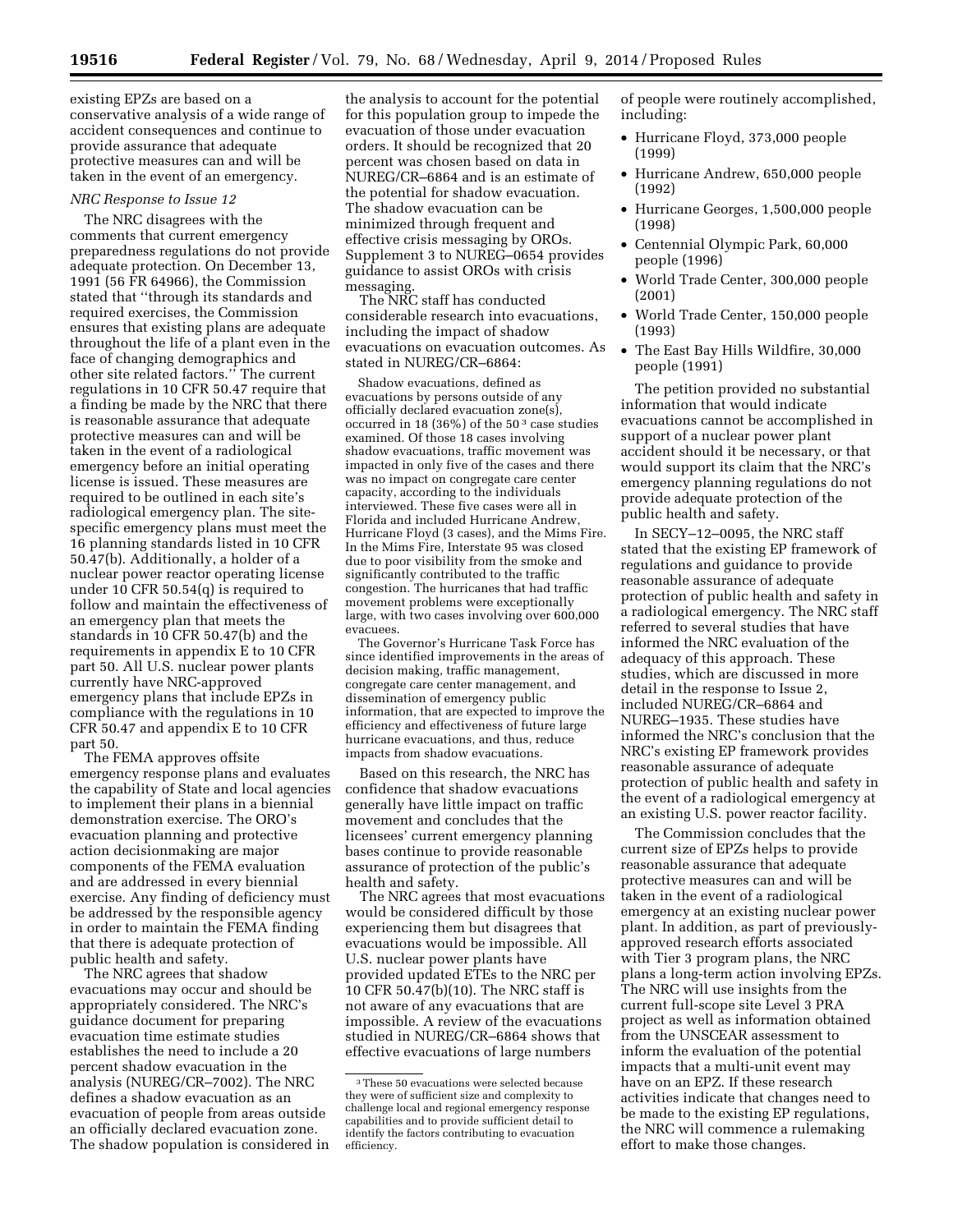*Issue 13. Require EP exercises to include a regionally-relevant initiating or concurrent natural disaster because natural disasters can challenge nuclear safety systems.* 

The petitioner argued that the NRC should amend its regulations to require that licensees include a regionallyappropriate natural disaster in every other exercise because a natural disaster may trigger a nuclear accident or complicate the emergency response to an accident.

The petitioner listed several recent natural disasters including Hurricane Katrina and Hurricane Irene and expressed the opinion that there is a trend due in large part to climate change. ''If this is correct,'' the petitioner stated, '''unprecedented' natural disasters will not only continue to occur, they will accelerate.''

The petitioner stated that natural disasters can greatly complicate the ability to evacuate a given area.

Many commenters agreed that exercises should include a regionallyrelevant initiating or concurrent natural disaster for the reasons provided in the petition.

Several State and county emergency management agencies stated that many nuclear power plant licensees already incorporate natural disasters into their drills.

## *NRC Response to Issue 13*

The NRC agrees that natural disasters may challenge nuclear safety systems; however, the NRC disagrees that it is necessary to modify the regulations as proposed by the petitioner because the existing requirements and emergency planning framework are sufficient. The majority of nuclear power plant licensees currently incorporate natural or destructive phenomena into their drill and exercise scenarios. This planning helps licensees prepare for natural disasters that could coincide with a reactor emergency. All NRClicensed sites in the United States have emergency action levels (EAL) in their radiological emergency plans that include protective actions related to aspects of natural disasters. Moreover, current activities being undertaken by the NRC staff for the NTTF recommendations resulting from the Fukushima Dai-ichi event are addressing the issue of additional requirements, including training and drills, for a beyond-design-basis event such as a natural disaster (Order EA– 12–049). The proposed requirements to perform a drill for an event that originates from a beyond-design-basis external event and leads to a multi-unit

prolonged station blackout would involve licensees planning, preparing, and practicing for these unlikely natural events.

The NRC notes that each U.S. nuclear power plant has an emergency plan as a defense-in-depth measure. Emergency plans contain contingencies for alternate evacuation routes, alternate means of notification, and other backup plans in the event of a natural disaster that damages the infrastructure surrounding a nuclear power plant. Licensees exercise these plans on a regular basis. The NRC performs oversight to verify the acceptable performance of the licensee's response during exercises, drills, and actual incidents and events. The FEMA provides oversight for offsite response. For Incidents of National Significance where the critical infrastructure is severely damaged, the DHS has a lead role as a coordinating agency to orchestrate Federal, State, and local assets. The Nuclear/Radiological Incident Annex to the National Response Framework provides for the NRC to be a coordinating agency for incidents involving NRC-licensed materials.

As noted in the response to Issue 1, the NTTF conducted a systematic and methodical review of the NRC's regulations and processes to determine if the agency should make safety improvements in light of the events in Japan. As a result of this review, the NTTF issued SECY–11–0093, ''Near-Term Report and Recommendations for Agency Actions Following the Events in Japan,'' dated July 12, 2011 (ADAMS Accession No. ML11186A950). SECY– 11–0124, ''Recommended Actions to be Taken Without Delay from the Near-Term Task Force Report,'' dated September 9, 2011 (ADAMS Accession No. ML11245A158), and SECY–11– 0137, ''Prioritization of Recommended Actions to be Taken in Response to Fukushima Lessons Learned,'' were issued to establish the NRC staff's prioritization of the recommendations. The NRC staff determined that Recommendation 4.2, concerning strategies to mitigate the consequences of accidents similar to those that occurred at Fukushima Dai-ichi, was a high-priority action. Order EA–12–049, ''Order Modifying Licenses with Regard to Requirements for Mitigation Strategies for Beyond-Design-Basis External Events,'' was issued to each power reactor licensee and each holder of a construction permit on March 12, 2012. The Order requires a three-phase approach for mitigating beyond-designbasis external events. The initial phase requires the use of installed equipment and resources to maintain or restore

core cooling, containment, and spent fuel pool cooling capabilities. The transition phase requires providing sufficient, portable, onsite equipment and consumables to maintain or restore these functions until they can be accomplished with resources brought from offsite. The final phase requires obtaining sufficient offsite resources to sustain those functions indefinitely. Specifically, the Order requires the following:

(1) Licensees or construction permit holders shall develop, implement, and maintain guidance and strategies to maintain or restore core cooling, containment, and spent fuel pool cooling capabilities following a beyonddesign-basis external event.

(2) These strategies must be capable of mitigating a simultaneous loss of all alternating current (ac) power and loss of normal access to the ultimate heat sink and have adequate capacity to address challenges to core cooling, containment, and spent fuel pool cooling capabilities at all units on a site subject to this Order.

(3) Licensees or construction permit holders must provide reasonable protection for the associated equipment from external events. Such protection must demonstrate that there is adequate capacity to address challenges to core cooling, containment, and spent fuel pool cooling capabilities at all units on a site subject to this Order.

(4) Licensees or construction permit holders must be capable of implementing the strategies in all modes.

(5) Full compliance shall include procedures, guidance, training, and acquisition, staging, or installing of equipment needed for the strategies.

These new requirements provide a greater mitigation capability consistent with the overall defense-in-depth philosophy, and, therefore, provide a greater assurance that the challenges posed by beyond-design-basis external events, such as natural disasters, to power reactors do not pose an undue risk to public health and safety.

*Issue 14. Require EP exercises to include a regionally-relevant initiating or concurrent natural disaster because natural disasters may affect communications during emergency response.* 

The petitioner stated that natural disasters can greatly complicate the ability to provide sufficient communication to assure that sheltering or other protective actions are taken within a given area.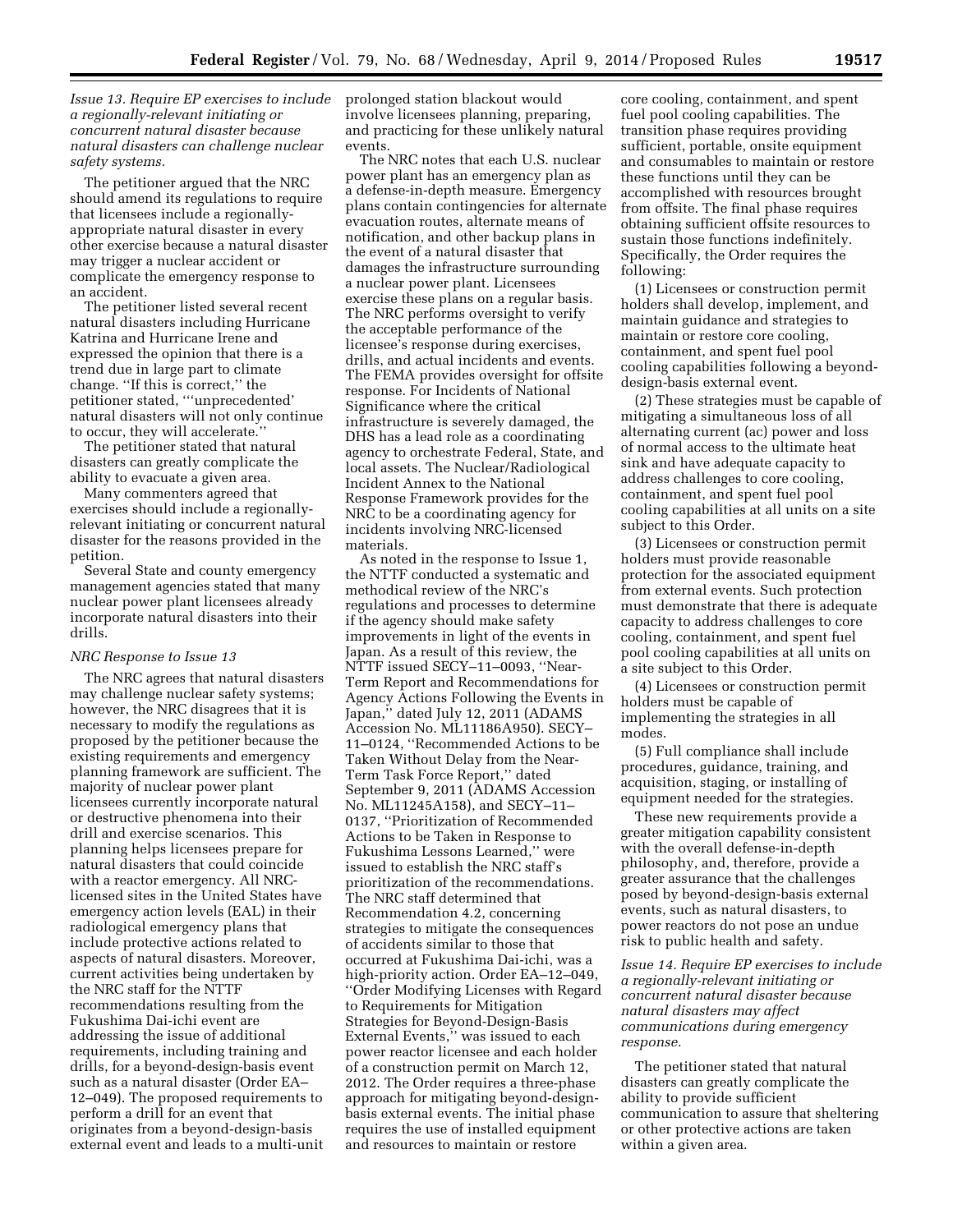# *NRC Response to Issue 14*

The NRC agrees that natural disasters may affect communications during emergency response; however, the NRC disagrees that it is necessary to modify the regulations as proposed by the petitioner because of the existing requirements and emergency planning framework. The majority of nuclear power plant licensees currently incorporate natural or destructive phenomena into their drill and exercise scenarios. This planning helps licensees prepare for natural disasters that could coincide with a reactor emergency. All NRC-licensed sites in the United States have EALs in their radiological emergency plans that include protective actions related to aspects of these natural events. However, current activities being undertaken by the NRC for the NTTF recommendations resulting from the Fukushima Dai-ichi event associated with emergency preparedness communications are addressing the issue of reliable communications following a natural disaster. The proposed requirements to perform a drill for an event that originates from a beyond-design-basis external event and leads to a multi-unit prolonged station blackout would involve licensees planning, preparing, and practicing for these unlikely natural events.

Emergency plan communications requirements and detailed guidance on how to meet those requirements are contained in the following:

• 10 CFR 50.47 $(b)(6)$  states that provisions should be made for prompt communications among principal response organizations to emergency personnel and to the public.

• Section IV.E.9 of appendix E to 10 CFR part 50 states that adequate provisions shall be made and described for emergency facilities and equipment, including ''at least one onsite and one offsite communications system; each system shall have a backup power source.''

• NUREG–0696, ''Functional Criteria for Emergency Response Facilities,'' dated February 1981 (ADAMS Accession No. ML051390358), offers guidance on how to meet the requirements of appendix E to 10 CFR part 50 and discusses the onsite and offsite communications requirements for the licensee's emergency operating facilities.

As a result of the Tier 1 recommendations in the NTTF report, the NRC issued to each power reactor licensee and each holder of a construction permit on March 12, 2012, a ''Request for Information Pursuant to

Title 10 of the *Code of Federal Regulations* 50.54(f) regarding Recommendations 2.1, 2.3, and 9.3, of the Near-Term Task Force Review of Insights from the Fukushima Dai-ichi Accident'' (ADAMS Accession No. ML12056A046). The NRC issued this information request regarding the power supplies for communications systems to determine if additional regulatory action is warranted. This request is based upon NTTF Recommendation 9.3, which proposed that facility emergency plans provide for a means to power communications equipment needed to communicate onsite (e.g., radios for response teams and between facilities) and offsite (e.g., cellular telephones and satellite telephones) during a prolonged station blackout. The NRC requested that the following assumptions be made in preparing responses to this request for information: assume that the potential onsite and offsite damage is a result of a large-scale natural event resulting in a loss of all alternating current (ac) power and assume that the large-scale natural event causes extensive damage to normal and emergency communications systems both onsite and in the area surrounding the site. The NRC recognizes that following a large-scale natural event, ac power may not be available to cell and other communications infrastructures.

The NRC requested that addressees assess their current communications systems and equipment used during an emergency event given the aforementioned assumptions. The NRC also requested that consideration be given to any enhancements that may be appropriate for the emergency plan with respect to the communications requirements of 10 CFR 50.47 and appendix E to 10 CFR part 50, and the guidance in NUREG–0696 in light of the assumptions previously stated. Also, addressees were requested to consider the means necessary to power the new and existing communications equipment during a prolonged station blackout.

Addressees were requested to provide an assessment of the current communications systems and equipment used during an emergency event to identify any enhancements that may be needed to ensure communications are maintained during a large-scale natural event meeting the conditions previously described. The assessment should:

• Identify any planned or potential improvements to existing onsite communications systems and their required normal and/or backup power supplies,

• Identify any planned or potential improvements to existing offsite communications systems and their required normal and/or backup power supplies,

• Provide a description of any new communications system(s) or technologies that will be deployed based upon the assumed conditions previously described, and

• Provide a description of how the new and/or improved systems and power supplies will be able to provide for communications during a loss of all ac power.

Nuclear power plant licensees were also requested to describe any interim actions that have been taken or are planned to be taken to enhance existing communications systems power supplies until the communications assessment and the resulting actions are complete, and to provide an implementation schedule of the time needed to conduct and implement the results of the communications assessment.

The NRC staff is evaluating the responses received from this information request to determine their acceptability as part of the agency's lessons learned from the events at Fukushima Dai-ichi.

# **III. Determination of the Petition**

The Commission has reviewed the petition and the public comments. For the reasons described in Section II, Public Comments on the Petition, of this document, the Commission does not find that the arguments raised by the petitioner warrant changing the current regulations. The Commission reiterates that the basis for the current size of EPZs is valid for existing reactors and proposed new reactors. Furthermore, the Commission has reasonable assurance that adequate protective measures can and will be taken in the event of a radiological emergency at an existing nuclear power plant. For new reactors under construction and licensed to operate, the Commission has determined that subject to the required conditions and limitations of the fullpower license, adequate protective measures can and will be taken in the event of a radiological emergency. Separate from this petition, as part of previously-approved research efforts associated with Tier 3 program plans, the NRC plans a long-term action involving EPZs. If these research activities indicate that changes need to be made to the existing EP regulations, the NRC will commence a rulemaking effort to make those changes.

Because the Commission has decided that the petition does not present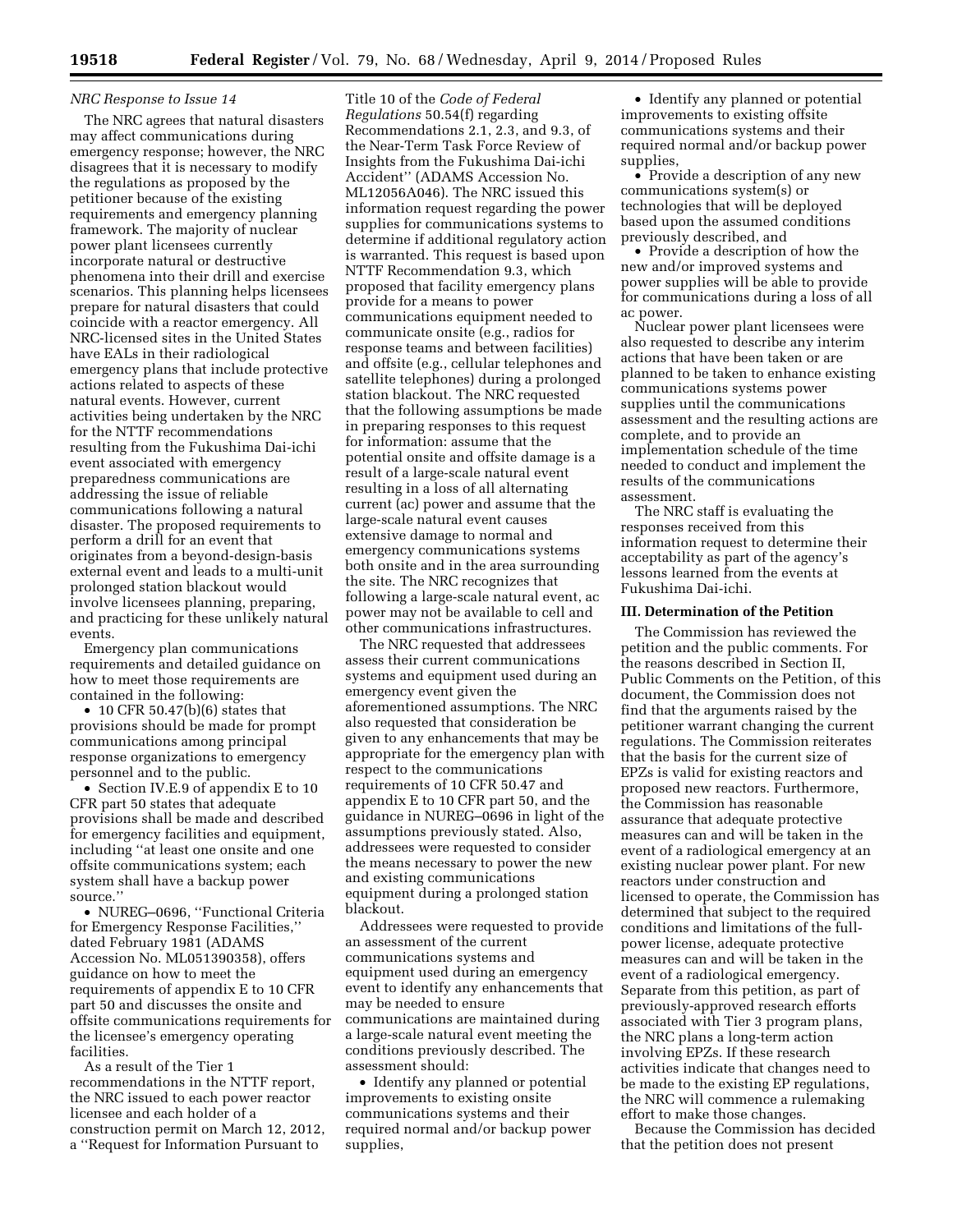sufficient information to warrant changing the size of EPZs or requiring licensees to include natural disasters in their EP exercises at this time, the NRC cannot consider this PRM in the rulemaking process. Therefore, the NRC is denying the petition under 10 CFR 2.803, ''Determination of petition.''

# **IV. Availability of Documents**

The following table provides information on how to access the

documents referenced in this document. For more information on accessing ADAMS, see the **ADDRESSES** section of this document.

| Date              | Document                                                                                                                                                                                                                        | ADAMS accession No./<br><b>Federal Register citation</b> |
|-------------------|---------------------------------------------------------------------------------------------------------------------------------------------------------------------------------------------------------------------------------|----------------------------------------------------------|
|                   | Reactor Safety Study: An Assessment of Accident Risks in U.S.<br>Commercial Nuclear Power Plants (WASH-1400 (NUREG-75/<br>$(014)$ ).                                                                                            | ML072350618.                                             |
| December 1978     | Planning Basis for the Development of State and Local Government<br>Radiological Emergency Response Plans in Support of Light Water<br>Nuclear Power Plants (NUREG-0396).                                                       | ML051390356.                                             |
| October 23, 1979  | Planning Basis for Emergency Responses to Nuclear Power Reactor<br>Accidents.                                                                                                                                                   | 44 FR 61123.                                             |
| February 28, 1981 | Functional Criteria for Emergency Response Facilities (NUREG-<br>0696).                                                                                                                                                         | ML051390358.                                             |
|                   |                                                                                                                                                                                                                                 | 49 FR 27733.                                             |
|                   |                                                                                                                                                                                                                                 | 50 FR 19323.                                             |
|                   | Safety Goals for the Operations of Nuclear Power Plants; Policy<br>Statement.                                                                                                                                                   | 51 FR 28044.                                             |
| August 21, 1986   | Safety Goals for the Operation of Nuclear Power Plants; Policy State-<br>ment; Correction and Republication.                                                                                                                    | 51 FR 30028.                                             |
| November 3, 1987  | Evaluation of the Adequacy of Off-Site Emergency Planning for Nu-<br>clear Power Plants at the Operating License Review Stage Where<br>State and/or Local Governments Decline to Participate in Off-Site<br>Emergency Planning. | 52 FR 42078.                                             |
|                   | Implications of the Accident at Chernobyl for Safety Regulation of<br>Commercial Nuclear Power Plants in the United States (NUREG-<br>$1251$ ).                                                                                 | ML082030501, ML082030502.                                |
|                   | Production and Utilization Facilities; Emergency Planning and Pre-                                                                                                                                                              | 61 FR 30129.                                             |
| January 19, 2001  | paredness Exercise Requirements.<br>Consideration of Potassium lodide in Emergency Plans                                                                                                                                        | 66 FR 5427.                                              |
| February 28, 2001 | Technical Study of Spent Fuel Pool Accident Risk at Decommis-                                                                                                                                                                   | ML010430066.                                             |
|                   | sioning Nuclear Power Plants (NUREG-1738).                                                                                                                                                                                      |                                                          |
| August 20, 2003   | Fact Sheet: NRC Review of Paper on Reducing Hazards from Stored<br>Spent Nuclear Fuel.                                                                                                                                          | ML032320620.                                             |
| January 31, 2005  | Identification and Analysis of Factors Affecting Emergency Evacu-<br>ations (NUREG/CR-6864).                                                                                                                                    | ML050250245, ML050250219.                                |
|                   | NRC Bulletin 2005-002: Emergency Preparedness and Response<br>Actions for Security-Based Events.                                                                                                                                | ML051740058.                                             |
| October 29, 2005  | SECY-05-0202, Staff Review of the National Academies Study of<br>the Health Risks from Exposure to Low Levels of Ionizing Radi-                                                                                                 | ML052640532.                                             |
|                   | ation (BEIR VII).                                                                                                                                                                                                               |                                                          |
| October 31, 2008  | Assessment of Emergency Response Planning and Implementation<br>for Large Scale Evacuations (NUREG/CR-6981).                                                                                                                    | ML082960499.                                             |
|                   | Response Letter to Senator James Webb from Chairman Jaczko re-<br>garding NRC Evacuation Recommendations for the U.S. Residents<br>within 50 Miles of Fukushima Reactors.                                                       | ML11143A033.                                             |
|                   | SECY-11-0093, Near-Term Report and Recommendations for Agen-<br>cy Actions Following the Events in Japan.                                                                                                                       | ML11186A959.                                             |
|                   | Recommendations for Enhancing Reactor Safety in the 21st Century,<br>The Near-Term Task Force Review of Insights from the Fukushima<br>Dai-ichi Accident.                                                                       | ML111861807.                                             |
| September 9, 2011 | SECY-11-0124, Recommended Actions to be Taken Without Delay<br>from the Near-Term Task Force Report.                                                                                                                            | ML11245A158.                                             |
| October 3, 2011   | SECY-11-0137, Prioritization of Recommended Actions to be Taken<br>in Response to Fukushima Lessons Learned.                                                                                                                    | ML11272A111.                                             |
| October 18, 2011  | Staff Requirements Memorandum-SECY-11-0124-Recommended<br>Actions to be Taken Without Delay from the Near-Term Task Force                                                                                                       | ML112911571.                                             |
| November 20, 2011 | Report.<br>Guidance for Protective Action Strategies (Supplement 3 to NUREG-<br>0654/FEMA-REP-1, Rev. 1).                                                                                                                       | ML113010596.                                             |
| November 28, 2011 | Criteria for Development of Evacuation Time Estimate Studies<br>(NUREG/CR-7002).                                                                                                                                                | ML113010515.                                             |
| January 31, 2012  | State-of-the-Art Reactor Consequence Analyses (SOARCA) Report,<br>Draft Report for Comment (NUREG-1935).                                                                                                                        | ML120250406.                                             |
| February 15, 2012 | Incoming Petition (PRM-50-104) from Mr. Michael Mariotte                                                                                                                                                                        | ML12048B004.                                             |
|                   | Order Modifying Licenses with Regard to Requirements for Mitigation<br>Strategies for Beyond-Design-Basis External Events, NRC Order<br>EA-12-049.                                                                              | ML12054A736.                                             |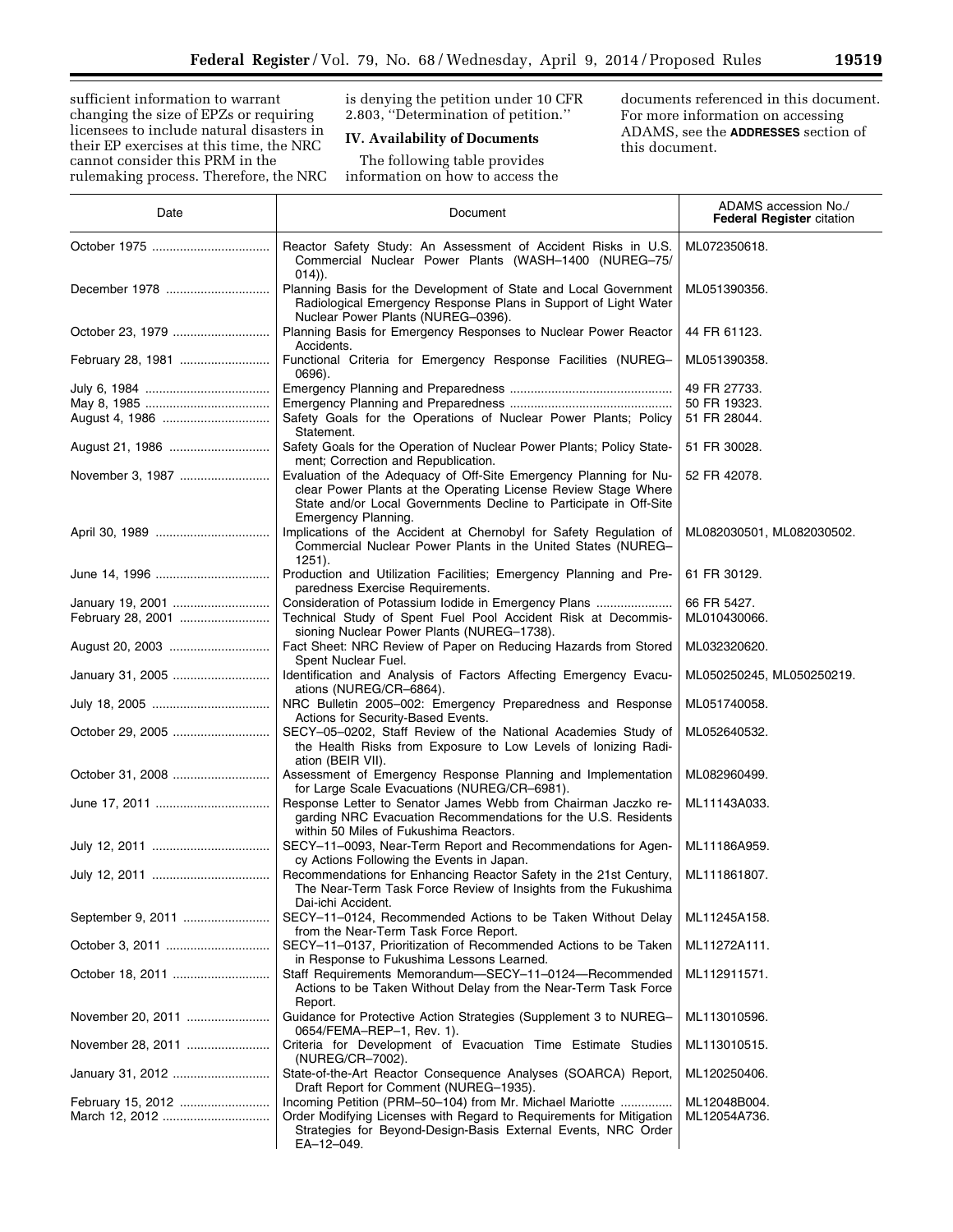| Date               | Document                                                                                                                                                                                                                            | ADAMS accession No./<br><b>Federal Register citation</b>  |
|--------------------|-------------------------------------------------------------------------------------------------------------------------------------------------------------------------------------------------------------------------------------|-----------------------------------------------------------|
|                    | Order Modifying Licenses with Regard to Reliable Spent Fuel Pool<br>Instrumentation, NRC Order EA-12-051.                                                                                                                           | ML12054A682.                                              |
|                    | Request for Information Pursuant to Title 10 of the Code of Federal<br>Regulations 50.54(f) regarding Recommendations 2.1, 2.3, and 9.3,<br>of the Near-Term Task Force Review of Insights from the<br>Fukushima Dai-ichi Accident. | ML12056A046.                                              |
|                    | SECY-12-0064, Recommendations for Policy and Technical Direc-<br>tion to Revise Radiation Protection Regulations and Guidance.                                                                                                      | ML121020108.                                              |
|                    | Notice of Receipt of Petition for Rulemaking and Request for Com-<br>ment (77 FR 25375).                                                                                                                                            | ML120820212.                                              |
|                    | SECY-12-0095, Tier 3 Program Plans and 6-Month Status Update in<br>Response to Lessons Learned from Japan's March 11, 2011,<br>Great Tohoku Earthquake and Subsequent Tsunami.                                                      | ML12208A208,<br>ML12165A092,<br>ML12165A093, ML12208A210. |
| September 13, 2012 | SECY-12-0123, Update on Staff Plans to Apply the Full-Scope Site<br>Level 3 PRA Project Results to the NRC's Regulatory Framework.                                                                                                  | ML12202B170.                                              |
| November 30, 2012  | State-of-the-Art Reactor Consequence Analyses (SOARCA) Report,<br>Final Report (NUREG-1935).                                                                                                                                        | ML12332A057, ML12332A058.                                 |
| December 17, 2012  | SRM-SECY-12-0064, Recommendations for Policy and Technical<br>Direction to Revise Radiation Protection Regulations and Guidance.                                                                                                    | ML12352A133.                                              |
|                    | SRM-SECY-12-0157, Consideration of Additional Requirements for<br>Containment Venting Systems for Boiling Water Reactors with<br>Mark I and Mark II Containments.                                                                   | ML13078A017.                                              |
|                    | Order Modifying Licenses with Regard to Reliable Hardened Contain-<br>ment Vents Capable of Operation Under Severe Accident Condi-<br>tions, NRC Order EA-13-109.                                                                   | ML13143A321.                                              |
| October 9, 2013    | Consequence Study of a Beyond-Design-Basis Earthquake Affecting<br>the Spent Fuel Pool for a U.S. Mark I Boiling Water Reactor.                                                                                                     | ML13256A342.                                              |
|                    | Comment Response Document, Petition for Rulemaking to Expand<br>Emergency Planning Zones, PRM-50-104.                                                                                                                               | ML14042A227.                                              |

Dated at Rockville, Maryland, this 2nd day of April, 2014.

For the Nuclear Regulatory Commission.

**Annette L. Vietti-Cook,**  *Secretary of the Commission.*  [FR Doc. 2014–07981 Filed 4–8–14; 8:45 am] **BILLING CODE 7590–01–P**